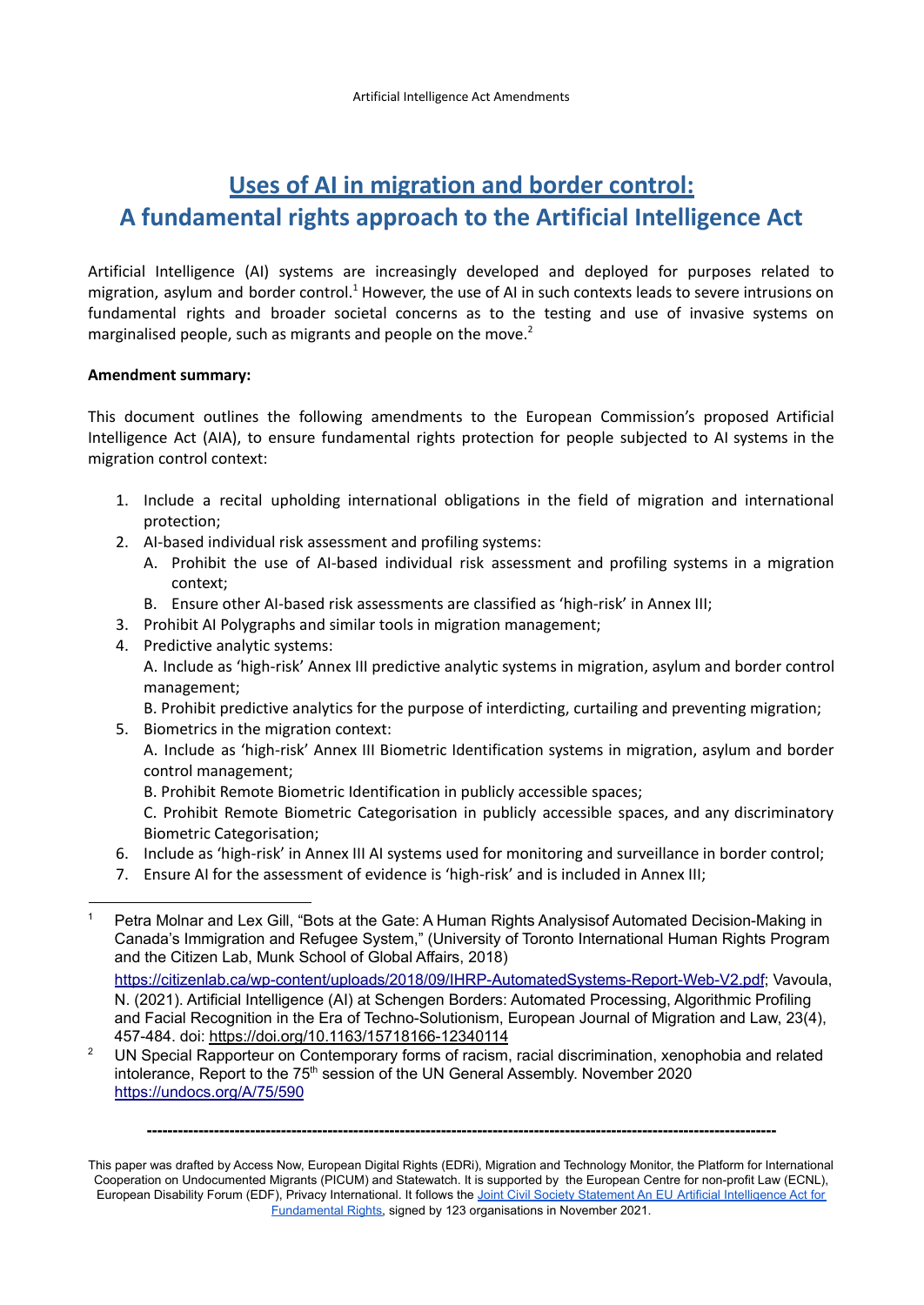8. Amend Article 83 to ensure AI as part of large-scale EU IT databases are within the scope of the AIA.

# **1. Recital: Upholding international obligations in the field of migration and international protection**

The use of AI in the context of migration raises a broad range of structural and fundamental rights considerations. It is crucial that uses of AI in migration control in no way enable a contravention of international obligations, in particular relating to the international law principle of non-refoulement and other foundational principles of international refugee and human rights law.

# **2. AI-based individual risk assessments**

# **(2.A) Prohibit in Article 5 the use of AI-based individual risk assessment and profiling systems in a migration context**

#### **Use cases: AI- based individual risk assessment**

- The **'visa streaming' algorithm** was used by the UK Home Office to filter visa applications. In 2020, following a legal challenge, the algorithm was suspended as it "entrenched racism and bias into the visa system", according to the UK Home Office itself.
- The **ETIAS Regulation** enables profiling to categorise travellers into pre-defined risk profiles related to purported migration, security or public health risks. This profiling takes place with a number of factors, including historical data on rates of over-staying or refusal and information provided by Member States as to security risks.

*See Niovi Vavoula, 'The Commission Package for ETIAS Consequential Amendments – Substitute Impact Assessment' (2020) 20–30.*

AI-based risk assessment and profiling systems are used to assess individuals for risks to public security, irregular migration, public health, and also to predict people's behaviour. In the context of migration and border checks, these AI systems are then used to assess travellers on the basis of pre-defined risk categories, filtering legitimate from illegitimate travellers, with the ultimate goal of preventing the latter from entering or residing on EU territory. Risk-assessments are also used in automated surveillance systems in refugee camps and in border contexts. $3$ 

Violations of rights to non-discrimination and equality

See sections 4 and 6.

**<sup>--------------------------------------------------------------------------------------------------------------------------</sup>**

This paper was drafted by Access Now, European Digital Rights (EDRi), Migration and Technology Monitor, the Platform for International Cooperation on Undocumented Migrants (PICUM) and Statewatch. It is supported by the European Centre for non-profit Law (ECNL), European Disability Forum (EDF), Privacy International. It follows the Joint Civil Society Statement An EU Artificial [Intelligence](https://www.accessnow.org/cms/assets/uploads/2021/11/joint-statement-EU-AIA.pdf) Act for [Fundamental](https://www.accessnow.org/cms/assets/uploads/2021/11/joint-statement-EU-AIA.pdf) Rights, signed by 123 organisations in November 2021.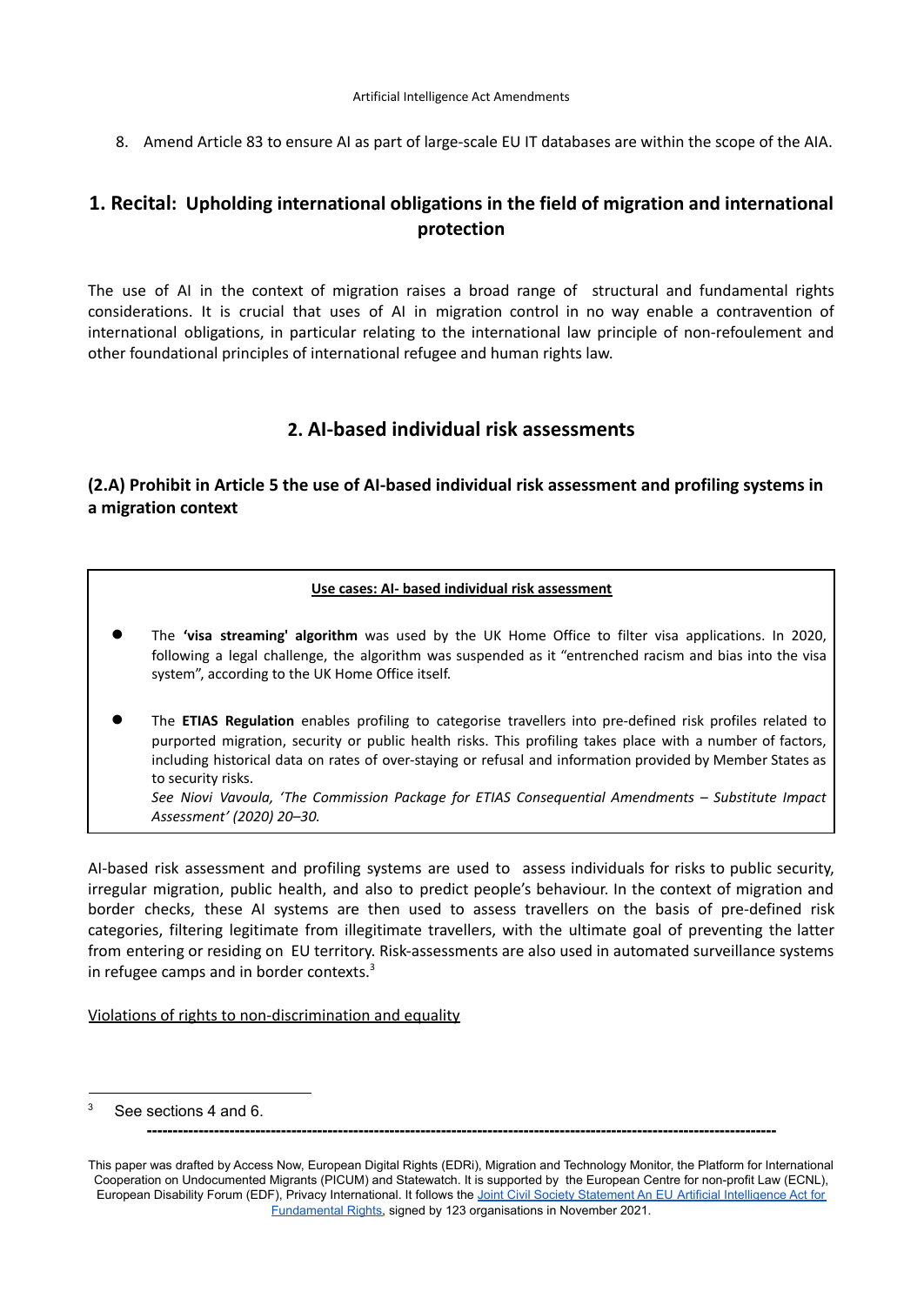AI-based individual risk assessment systems assess and profile people based on predetermined risk indicators embedded in screening rules, parameters which are often opaque and not made public. The use of automated risk assessment and profiling systems during migration procedures is a dangerous practice that poses a serious threat to the right to non-discrimination, both directly and indirectly.

Such systems by nature violate the right to non-discrimination in the migration context insofar as they codify assumptions about the link between personal data and characteristics with particular risks. People are not judged on individual behaviour or on factors within their control, but rather by pre-determined characteristics, such as nationality.<sup>4</sup> This is the very essence of what non-discrimination law seeks to prevent and prohibit. These forms of discrimination are prohibited in the EU Charter of Fundamental Rights and Freedoms, international racial discrimination law, and under international human rights law.<sup>5</sup>

Even if the automated analysis is conducted on non-sensitive data only, sensitive data can be inferred by proxy, creating a demonstrable risk of **indirect discrimination.** For example, geographic location may reveal a person's probable ethnicity, and nationality could be a proxy for race or religion, protected characteristics under EU law. Furthermore, processing based on education levels (as in ETIAS) and job groups open up the potential for unlawful discriminatory profiling. As such, outcomes may resemble that of using risk indicators directly based on sensitive data, which is prohibited. As highlighted by the UN Special rapporteur on Racism, AI-based risk assessment and profiling in the migration context are likely to have indirect discriminatory effect on a group of people that share the same protected characteristics.<sup>6</sup> The European Court of Justice<sup>7</sup> also highlighted to the discrimination risks in the context of automated decision-making.

#### Violations of the right to privacy, data protection and procedural rights

The application of algorithmic profiling also infringes a number of subsequent fundamental rights, such as the right to private and family life, the right to personal data protection, the right to a fair trial and the presumption of innocence, as well as the right to an effective remedy. The use of such risk assessments is inherently opaque in the migration context, and will be almost impossible to challenge considering the imbalances of power in which they are deployed. Individuals affected have no mechanism to access the parameters on which these risk assessments are based, or to challenge them for discriminatory or incorrect outcomes, which could amount to a number of consequential, irrevocable, life altering and harmful decisions, including detention and deportation.

<sup>4</sup> Niovi Vavolua "Immigration and Privacy in the Law of the European Union – The Case of Information Systems (forthcoming 2022)

UN Convention for the elimination of all forms of racial discrimination, ; EU Charter of fundamental rights, Article 21; UN Convention on the Rights of Persons with Disabilities, Article 5.; UN Convention Relating to the Status of Refugees (Refugee Convention); Protocol Relating to the Status of Refugees; International Covenant on Civil and Political Rights Article 9; Universal Declaration of Human Rights Article 3; Convention Against Torture and Other Cruel, Inhuman or Degrading Treatment or Punishment; Convention on the Rights of Persons with Disabilities Article 14; Convention on the Elimination of All Forms of Discrimination Against Women (CEDAW); Convention on the Rights of the Child; International Convention on the Elimination of All Forms of Racial Discrimination

Report of the Special Rapporteur on contemporary forms of racism, racial discrimination, xenophobia and related intolerance (2020) *Racial and xenophobic discrimination, emerging digital technologies, and border and immigration enforcement*, (A/HRC/44/57).

<sup>7</sup> Opinion 1/15 (EU:C:2017:592); *La Quadrature du Net and Others v Premier Ministre and Others, (*C-520/18).

This paper was drafted by Access Now, European Digital Rights (EDRi), Migration and Technology Monitor, the Platform for International Cooperation on Undocumented Migrants (PICUM) and Statewatch. It is supported by the European Centre for non-profit Law (ECNL), European Disability Forum (EDF), Privacy International. It follows the Joint Civil Society Statement An EU Artificial [Intelligence](https://www.accessnow.org/cms/assets/uploads/2021/11/joint-statement-EU-AIA.pdf) Act for [Fundamental](https://www.accessnow.org/cms/assets/uploads/2021/11/joint-statement-EU-AIA.pdf) Rights, signed by 123 organisations in November 2021.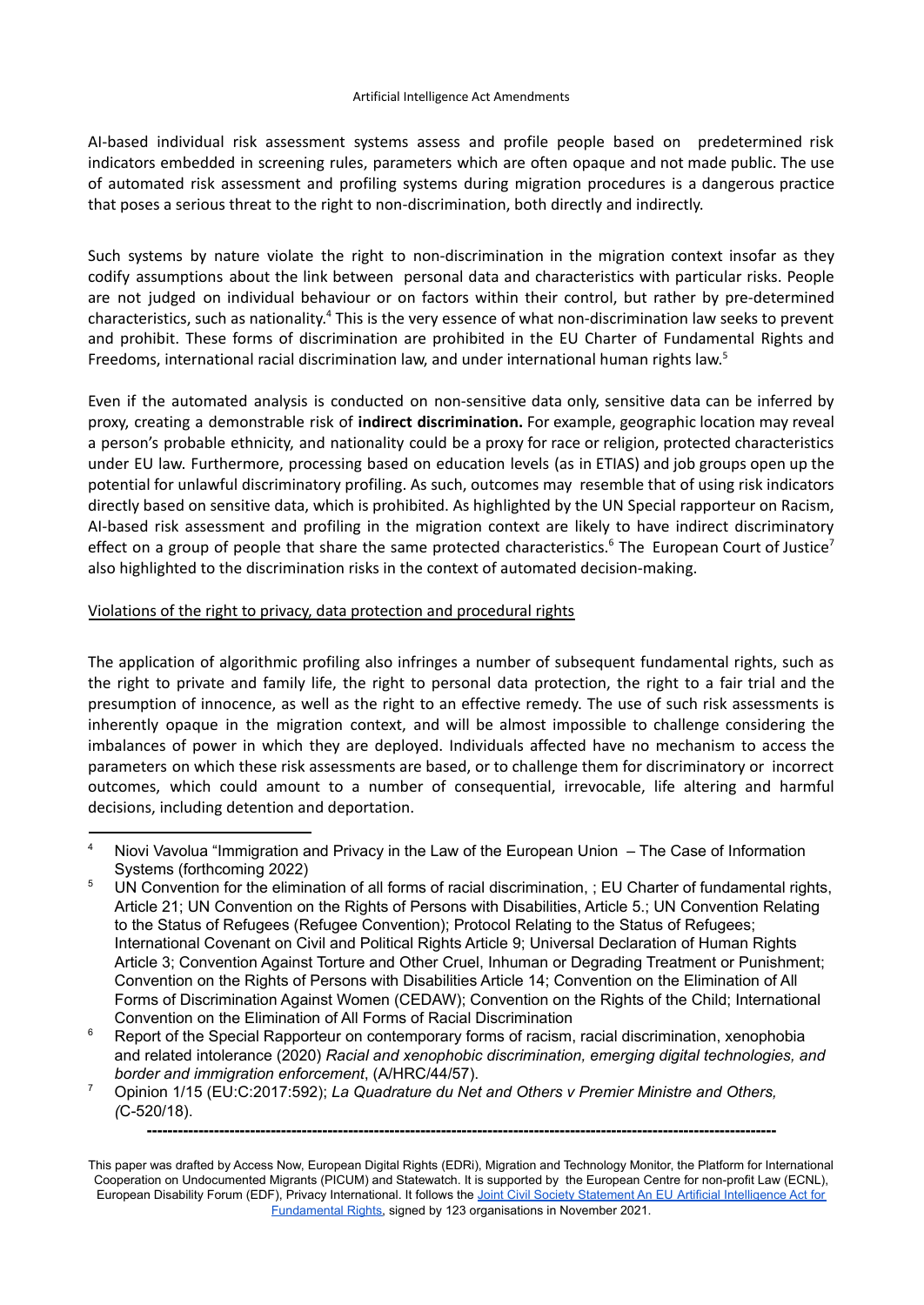In many cases these systems violate the essence of a number of data protection principles, including the need for informed consent<sup>8</sup> for the processing of personal data, and the principle of purpose limitation. On the question of consent, data taken in the migration context is more accurately 'extracted' from people on the move, who often have no choice but to submit to the process. In this context, the data subject can never effectively freely give specific and informed consent to the data processing for particular purposes, because those purposes are constantly changing in a way that cannot be foreseen by individual subjects.<sup>9</sup> On the issue of purpose limitation, the governance of migration databases, at EU and national level, is constantly in flux, with the political system constantly shifting the purposes for which these systems exist and collect data. This state of constant change of purposes prevents individuals subject to them having a clear understanding of the purpose for which the data is used.

Due to the opacity of decision-making and extreme power imbalance in the migration context, no safeguards can mitigate these violations of rights to non-discrimination, privacy, data protection and procedural rights. Transparency and data quality provisions cannot address the inherent harms these systems pose for people on the move.

For these reasons, risk profiling in the context of migration should be added to the list of prohibited practices in Article 5.

### **(2.B) Ensure other AI-based risk assessments are classified as 'high-risk'**

Furthermore, AI systems to assess different types of risk relating to the migration context may be developed and deployed in the future. Regardless of the type of risk being assessed, the fundamental rights of people on the move are seriously impacted insofar as the assessment affects their outcomes and treatment in the migration process.

A particular concern is that AI-based risk assessments significantly alter, based on discriminatory assumptions, the fundamental principle that migration and asylum procedures must be based on objective evidence and tailored to the needs of the individual. Such assessments are highly complex and contextual, and in some cases must be completed through individual needs assessments to provide scope for the identification of vulnerabilities, requiring significant resources and multidisciplinary teams. If AI systems are developed and deployed to assist these purposes, they must be subject to the requirements on AI systems within the AI Act.

In addition, the use of AI systems to conduct individual risk assessments and profiling is likely to undermine Article 5(1)(d) of the GDPR with respect to the quality of personal data. Poor or inaccurate data quality is a

https://edri.org/our-work/intensified-surveillance-at-eu-borders-eurodac-reform-needs-a-radical-policy-shif t/

<sup>&</sup>lt;sup>8</sup> As defined in the GDPR, Recital 32 consent is defined as a clear affirmative act establishing a "freely" given, specific, informed and unambiguous indication of the data subject's agreement to the processing of personal data relating to him or her".

<sup>9</sup> For example, the EURODAC system is currently shifting from a database with the purpose of determining where claims of international protection should be made to a database for law enforcement access. See EDRi (2021). Intensified surveillance at EU borders: EURODAC reform needs a radical policy shift:

This paper was drafted by Access Now, European Digital Rights (EDRi), Migration and Technology Monitor, the Platform for International Cooperation on Undocumented Migrants (PICUM) and Statewatch. It is supported by the European Centre for non-profit Law (ECNL), European Disability Forum (EDF), Privacy International. It follows the Joint Civil Society Statement An EU Artificial [Intelligence](https://www.accessnow.org/cms/assets/uploads/2021/11/joint-statement-EU-AIA.pdf) Act for [Fundamental](https://www.accessnow.org/cms/assets/uploads/2021/11/joint-statement-EU-AIA.pdf) Rights, signed by 123 organisations in November 2021.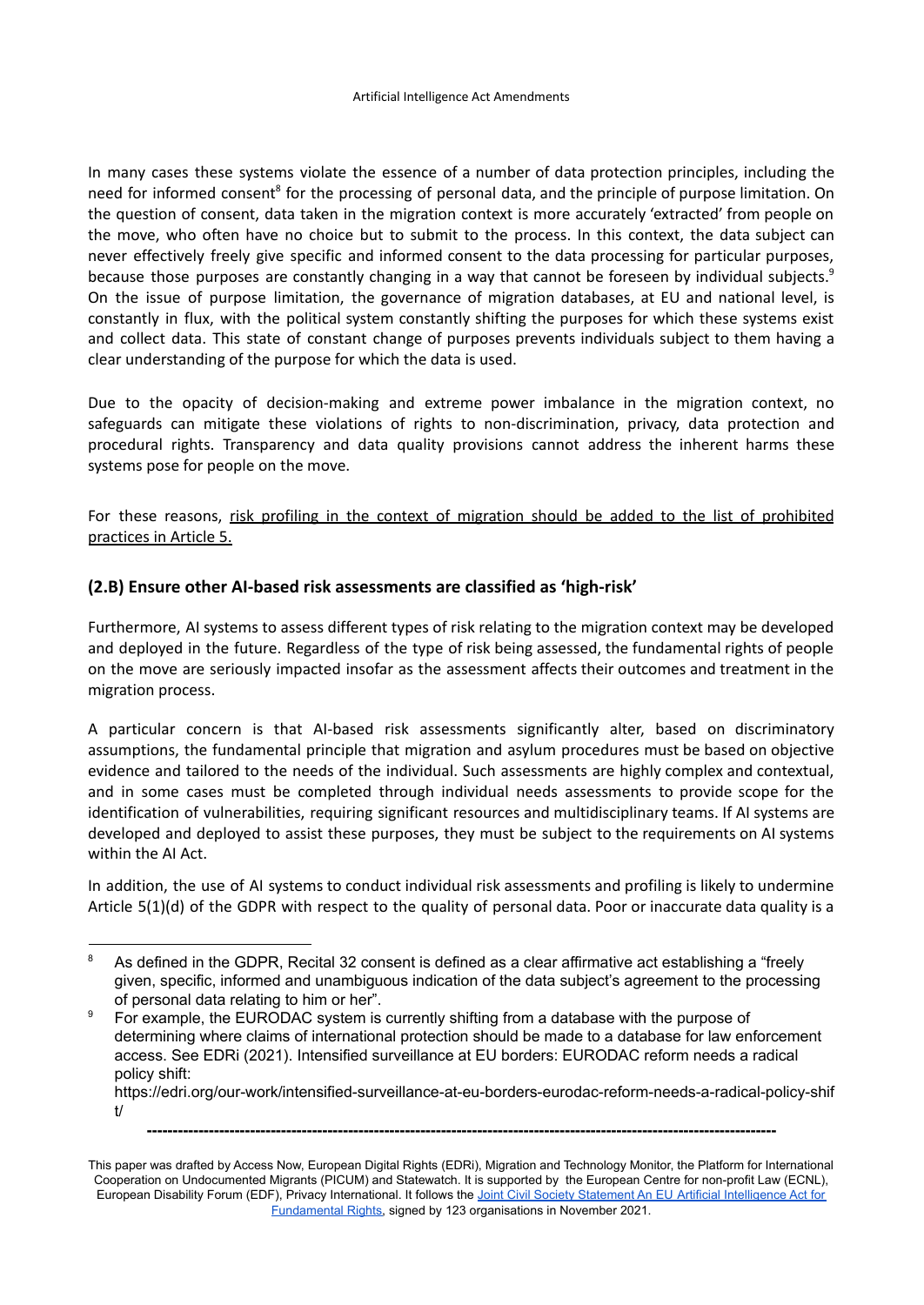particular issue of concern in relation to the data available in EU migration databases. Rather than improving data quality by proposing more data collection, thus undermining principles of consent and purpose limitation, these systems should be accepted as posing an unacceptable risk to fundamental rights. 10

# **3. AI polygraphs and emotion recognition in the migration context**

AI polygraphs (i.e. 'lie detectors') and 'emotion recognition' technologies are a type of system claiming to infer someone's emotional state, or intention or the state of mind (such as 'deception', 'trustworthiness' or 'truthfulness') of natural persons on the basis of their biometric data, or other data relating to their physical, physiological or behavioural characteristics. Such systems have been used to purportedly detect people's intentions and emotions throughout the migration process, mainly to assess the credibility of their statement.

### **Use Cases: AI polygraphs**

- **iBorderCtrl project:** This systems aims at enabling faster and more thorough border control for third country nationals crossing the land borders of EU Member States. It includes the deployment of the **Automatic Deception Detection System** (ADDS) which performs, controls and assesses the pre-registration interview by sequencing a series of questions posed to travellers by an Avatar. The ADDS quantifies the probability of deceit by analysing interviewees' non-verbal micro-gestures and verbal communication.
- **Automated Virtual Agent for Truth Assessments in Real-Time** (**AVATAR**): It is a system designed to automate screening, interviewing and credibility assessment of persons crossing international borders. The system was developed by the BORDERS research center of the University of Arizona, with the support of FRONTEX and the US Department of Homeland Security. During the automated screening and interviews, the AVATAR lie-detector system measures changes in eye movements, pupil dilation and voice quality in order to identify potential risk individuals. According to Frontex itself, '[...] the performance of AVATAR and other similar systems becomes dubious due to the risk of algorithmic biases'.

*Frontex letter: CBD/RIU/DRVO/11337/2019, in response to parliamentary question E-002653/2019 by MEP Özlem Demirel (GUE/NGL) Frontex, ''Artificial Intelligence - based capabilities for European Border and Coast Guard'' (2021), 100*

AI polygraphs in the migration context represent an unacceptable risk on several levels.<sup>11</sup>

<sup>&</sup>lt;sup>10</sup> EU Fundamental Rights Agency (FRA) 'Fundamental Rights and the Interoperability of EU Information Systems: Borders and Security' (2017) 30; FRA, 'Under watchful eyes: biometrics, EU IT systems and fundamental rights' (2018) 81–94.

<sup>11</sup> Niovi Vavoula, 'Unpacking the EU proposal for an AI Act: implications for AI systems used in the context of migration, asylum and border control management', Turkish Policy Quarterly (4 March 2022), [http://turkishpolicy.com/article/1100/unpacking-the-eu-proposal-for-an-ai-act-implications-for-ai-systems-used](http://turkishpolicy.com/article/1100/unpacking-the-eu-proposal-for-an-ai-act-implications-for-ai-systems-used-in-the-context-of-migration-asylum-and-border-control-management) [-in-the-context-of-migration-asylum-and-border-control-management](http://turkishpolicy.com/article/1100/unpacking-the-eu-proposal-for-an-ai-act-implications-for-ai-systems-used-in-the-context-of-migration-asylum-and-border-control-management)

**<sup>--------------------------------------------------------------------------------------------------------------------------</sup>**

This paper was drafted by Access Now, European Digital Rights (EDRi), Migration and Technology Monitor, the Platform for International Cooperation on Undocumented Migrants (PICUM) and Statewatch. It is supported by the European Centre for non-profit Law (ECNL), European Disability Forum (EDF), Privacy International. It follows the Joint Civil Society Statement An EU Artificial [Intelligence](https://www.accessnow.org/cms/assets/uploads/2021/11/joint-statement-EU-AIA.pdf) Act for [Fundamental](https://www.accessnow.org/cms/assets/uploads/2021/11/joint-statement-EU-AIA.pdf) Rights, signed by 123 organisations in November 2021.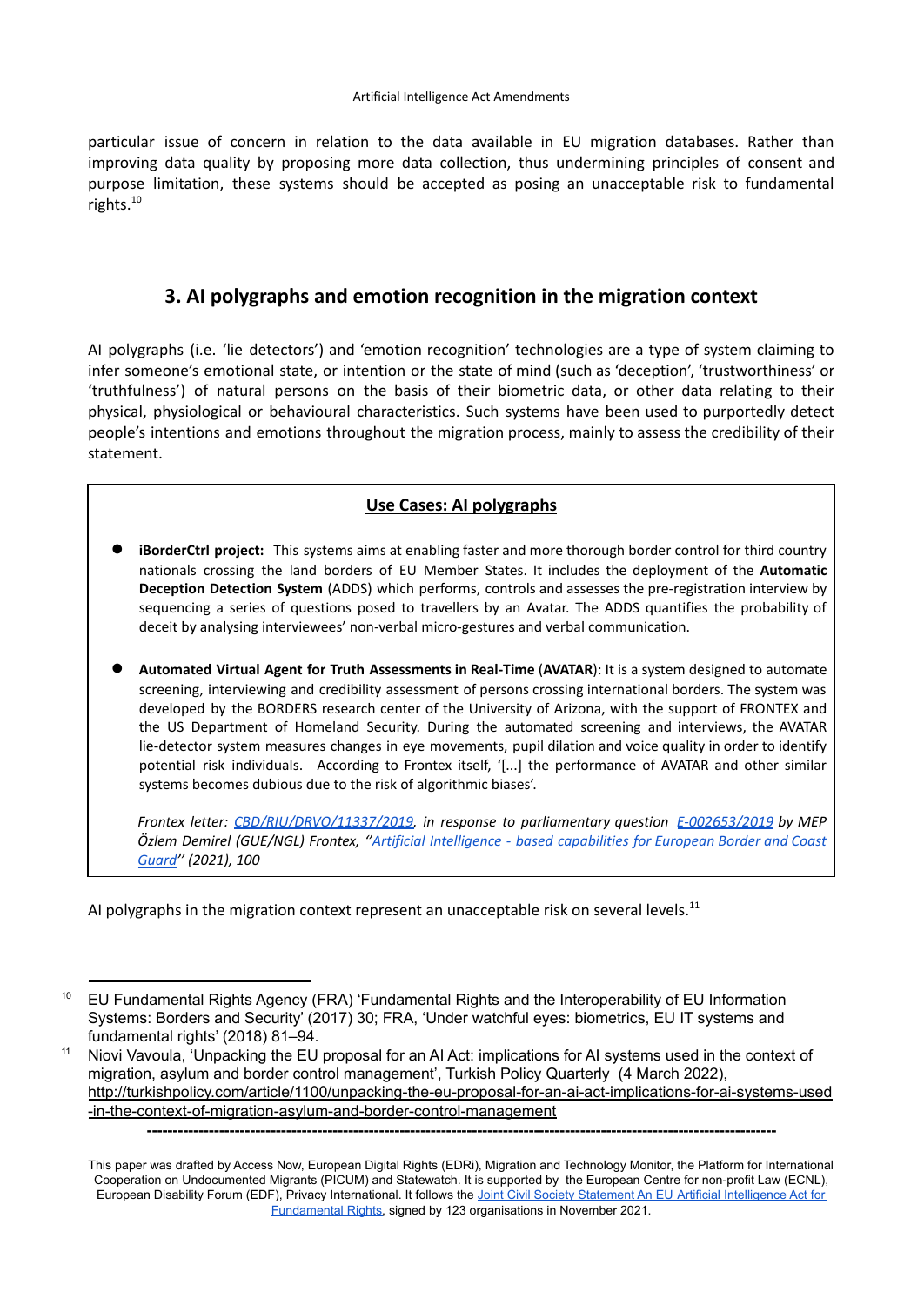Firstly, they have the potential to infringe the right to non discrimination, as they claim to infer a person's behaviour based on problematic assumptions about human behavior, which are grounded in Western notions of truthfulness and deception.<sup>12</sup> Because of the intrinsic bias of these technologies, there is a great risk that such systems will misinterpret cultural signifiers that do not match those that they were trained on.<sup>13</sup> These assumptions exacerbate existing, problematic conceptions of credibility in the migration context, in which a wider context of disbelief and racialised suspicion has been cultivated against people on the move, as a strategy to prevent or combat 'irregular' migration. Moreover, it has been shown that facial recognition technology, which is often used in emotion recognition systems, tends to perform worse on people with darker skin tones, on women, and most significantly on racialised women. 14

Secondly, the scientific foundations of emotion recognition systems have been called into question, such that there are serious doubts about whether current systems, and even future systems, can actually do what they claim.<sup>15</sup> Criticisms have long been leveled against 'traditional' polygraphs, and the evidence for their effectiveness is far from convincing. Automating already dubious approaches to detecting deception using machine learning or other AI techniques will not alleviate, and likely worsen, their potential to cause harm. 16

Thirdly, AI polygraphs represent a highly invasive form of surveillance that hampers a wide range of fundamental rights.<sup>17</sup> The use of these systems represent a gross violation in the context of migration procedures risks undermining several human rights, such as the right to privacy, freedom of thought,<sup>18</sup> the right to asylum, a fair trial, as well as the right to an effective remedy and other procedural rights such as the presumption of innocence and the right to a fair and impartial decision-maker. In the context of migration decision-making, AI polygraphs risk unduly affecting the procedure, as their results are used by the responsible authority to influence the decision-making process, consequently impeding the full exercise of the rights of the concerned person.

### **(3) Prohibit AI Polygraphs and similar tools in migration management**

<sup>&</sup>lt;sup>12</sup> Krys, K., Melanie Vauclair, C., Capaldi, C.A. et al. Be Careful Where You Smile: Culture Shapes Judgments of Intelligence and Honesty of Smiling Individuals. J Nonverbal Behav 40, 101–116 (2016). <https://doi.org/10.1007/s10919-015-0226-4>

<sup>&</sup>lt;sup>13</sup> Raji, Deborah 'How our data encodes systematic racism', MIT Technology Review, 10 December 2020, <https://www.technologyreview.com/2020/12/10/1013617/racism-data-science-artificial-intelligence-ai-opinion/>

<sup>&</sup>lt;sup>14</sup> Lauren Rhue, 'Emotion-reading tech fails the racial bias test', The Conversation, 3 January 2019, <https://theconversation.com/emotion-reading-tech-fails-the-racial-bias-test-108404>

<sup>15</sup> Barrett et al., 2019, Emotional Expressions Reconsidered: Challenges to Inferring Emotion From Human Facial Movements, <https://doi.org/10.1177/1529100619832930>

<sup>&</sup>lt;sup>16</sup> Courtney Hinkle, 'The Modern Lie Detector: AI-Powered Affect Screening and the Employee Polygraph Protection Act (EPPA)', THE GEORGETOWN LAW JOURNAL [Vol. 109:1201] [https://www.law.georgetown.edu/georgetown-law-journal/wp-content/uploads/sites/26/2021/06/Hinkle-The\\_M](https://www.law.georgetown.edu/georgetown-law-journal/wp-content/uploads/sites/26/2021/06/Hinkle-The_Modern_Law_Detector.pdf) [odern\\_Law\\_Detector.pdf](https://www.law.georgetown.edu/georgetown-law-journal/wp-content/uploads/sites/26/2021/06/Hinkle-The_Modern_Law_Detector.pdf) <https://journals.sagepub.com/stoken/default+domain/10.1177%2F1529100619832930-FREE/pdf>

<sup>&</sup>lt;sup>17</sup> Article 19, Emotional Entanglement: China's Emotion [Recognition](https://www.article19.org/wp-content/uploads/2021/01/ER-Tech-China-Report.pdf) Market and Its Implications for Human Rights [\(November](https://www.article19.org/wp-content/uploads/2021/01/ER-Tech-China-Report.pdf) 2020)

<sup>&</sup>lt;sup>18</sup> Susie Alegre, Regulating around freedom in the "forum internum," ERA Forum (2021), Vol. 21: 591-604, DOI: https://doi.org/10.1007/s12027-020-00633-7)

This paper was drafted by Access Now, European Digital Rights (EDRi), Migration and Technology Monitor, the Platform for International Cooperation on Undocumented Migrants (PICUM) and Statewatch. It is supported by the European Centre for non-profit Law (ECNL), European Disability Forum (EDF), Privacy International. It follows the Joint Civil Society Statement An EU Artificial [Intelligence](https://www.accessnow.org/cms/assets/uploads/2021/11/joint-statement-EU-AIA.pdf) Act for [Fundamental](https://www.accessnow.org/cms/assets/uploads/2021/11/joint-statement-EU-AIA.pdf) Rights, signed by 123 organisations in November 2021.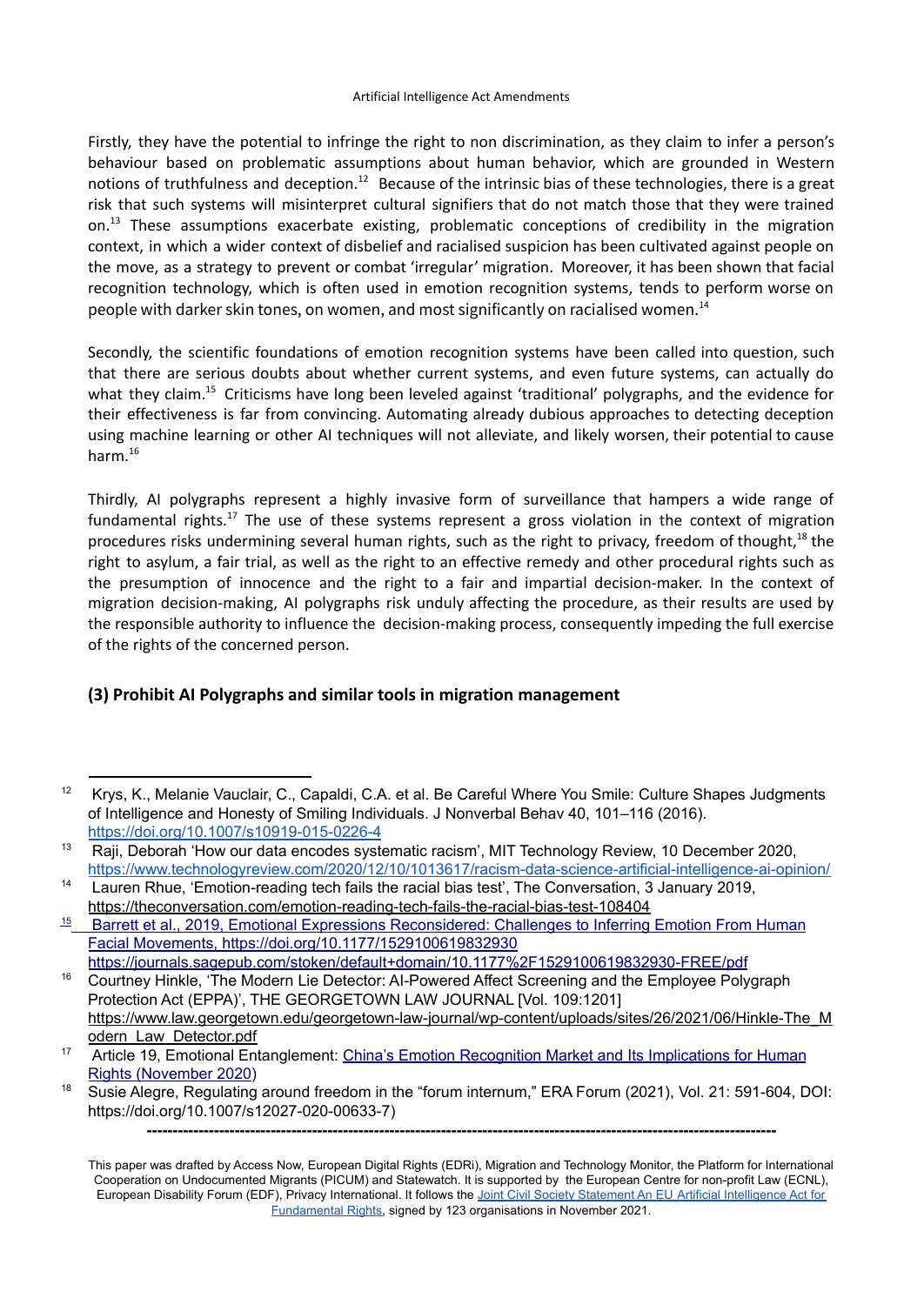Due to the gravity of the risks posed by AI polygraphs in the migration context, such systems should be prohibited in the Regulation and added to the list of prohibited practices in Article 5.

For a comprehensive position on emotion recognition systems, see the civil society issue paper ['Prohibit](https://www.accessnow.org/AIAct-emotion-recognition) emotion recognition in the Artificial [Intelligence](https://www.accessnow.org/AIAct-emotion-recognition) Act'.

# **4. Predictive analytic AI systems in migration, asylum and border control management**

There is an increase in the development and use of AI-based predictive analytic systems for the purpose of monitoring, forecasting and anticipating migratory or population movements. Such systems utilise data on historical trends and information to make predictions about future migration situations or events.

Predictive analytic systems may deploy a range of methods, including data mining, predictive modelling and machine learning, and process different forms of data including biometric information, social media data, and data in relation to past events and trends.

#### **Use cases: Predictive analytic AI systems in migration, asylum and border control management**

● **European Asylum Support Office (EASO) forecasting and early warning tool:** As outlined in a feasibility study, EASO (now European Agency for Asylum (EUAA) outlined work exploring the development of a forecasting and early warning tool based on AI technology, specifically to be used to forecast irregular migration. The tool would purportedly use machine learning to predict pressures on the asylum administrations of member states of the EU. Input and training data to the system would be historical data on past migration trends, social media monitoring data, data on pressures at EU external borders and data on the outcomes of asylum claims.

*European Commission (2020) Feasibility study on a forecasting and early warning tool for migration based on Artificial Intelligence technology; Carammia, Iacus and Wilkin (2022) 'Forecasting asylum-related migration flows with machine learning and data at scale' 12:1457 Nature, https://doi.org/10.1038/s41598-022-05241-8.*

Centaur: The Greek Ministry of Migration and Asylum implemented a partly-automated surveillance system, "Centaur" at refugee camps on Lesbos, Chios, Samos, Leros, and Kos. The Centaur system uses a range of surveillance infrastructure, including cameras and motion sensors, and in the future thermal cameras and drones. With the data gathered, Centaur uses an algorithm to predict and flag "threats" (such as the potential presence of weapons, unauthorised visits or behaviour). The results of this assessment trigger various reactions in the central processing centre in Athens based on the purported risk posed. Given the fundamental rights concerns, the Greek DPA recently launched an investigation into the deployment of the the Centaur system by the Ministry of the Interior. *World News, "EU tests digital barriers at migration flashpoint along Greece-Turkey border", Jersey Evening Post, (03 June 2021), online: <jerseyeveningpost.com/news/world-news/2021/06/03/eu-tests-digital-barriers-at-migration-flashpoint-al ong-greece-turkey-border/> Homo Digitalis, "A major success for civil society in Greece: The Hellenic DPA launches an investigation*

*into the Ministry of Immigration and Asylum re the YPERION and KENTAYROS IT systems" (9 March 2022),*

This paper was drafted by Access Now, European Digital Rights (EDRi), Migration and Technology Monitor, the Platform for International Cooperation on Undocumented Migrants (PICUM) and Statewatch. It is supported by the European Centre for non-profit Law (ECNL), European Disability Forum (EDF), Privacy International. It follows the Joint Civil Society Statement An EU Artificial [Intelligence](https://www.accessnow.org/cms/assets/uploads/2021/11/joint-statement-EU-AIA.pdf) Act for [Fundamental](https://www.accessnow.org/cms/assets/uploads/2021/11/joint-statement-EU-AIA.pdf) Rights, signed by 123 organisations in November 2021.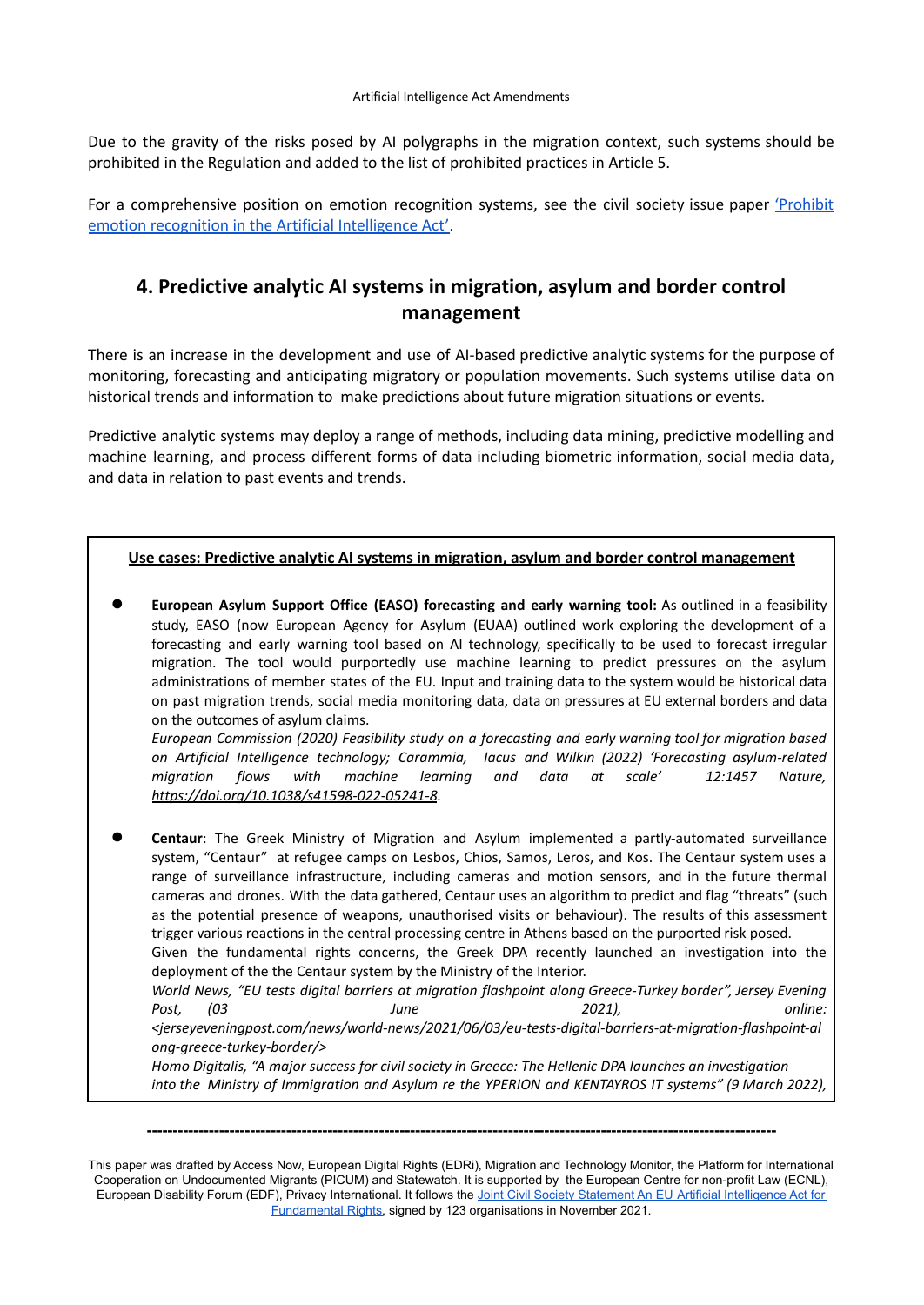*online: <https://www.homodigitalis.gr/en/posts/11024>*

● **Frontex risk analysis:** As described by the European Parliament Research Service, Frontex published a tender for a social media analysis service concerning irregular migration trends and forecasts to support the **planning and evaluation of joint operations.** In a research report released in 2020, Frontex outlines a number of potential use cases for påredictive analytics. The 2021 Commission implementing regulation on the situational pictures of EUROSUR108 provides that Member States and Frontex 'should develop technical interfaces to foster machine to machine interconnections and use decision support tools to assist EUROSUR operators in their tasks'. *European Parliament Research Service (2021) Artificial Intelligence at EU borders: Overview of applications and key issues: https://www.europarl.europa.eu/RegData/etudes/IDAN/2021/690706/EPRS\_IDA(2021)690706\_EN.pdf*

*Frontex 'Artificial Intelligence Based Capabilities for the European Border and Coast Guard': https://frontex.europa.eu/assets/Publications/Research/Frontex\_AI\_Research\_Study\_2020\_final\_report.pd f*

### **(4.A) Include in Annex III predictive analytic systems in migration, asylum and border control management**

Such systems may have vast consequences for fundamental rights and access to international protection procedures, affecting potentially how resources are assessed and allocated in the migration control and international protection contexts. Incorrect assessments about migration trends, reception needs and other relevant concerns, will have significant consequences for the preparedness of Member States, but also for the likelihood that individuals can access international protection, reception needs and numerous other fundamental rights in the context of migration.

In some cases, predictive systems also involve the use of personal data. In these cases, such systems present a challenge to the principle of purpose limitation, consent of the data-subject, data minimization and disproportionate data processing. As [outlined](https://edps.europa.eu/sites/default/files/publication/19-11-12_reply_easo_ssm_final_reply_en.pdf) by the European Data Protection Supervisor with respect to EASO's tool:

*'The processing of personal data from social media - including special categories of personal data, personal data of individuals pertaining to vulnerable groups and personal data potentially related to criminal charges - creates risks to the fundamental rights and freedoms of individuals, including the rights to data protection and privacy, but transcending beyond them and potentially as far as to the right of asylum.'*

The EDPS further outlined that migrants and asylum seekers are a vulnerable population and that *'EASO's monitoring activities subject them to enhanced surveillance due to the mere fact that they are or might become migrants or asylum seekers'*, presenting a severe risk of undermining the right to non-discrimination.

Most significantly, predictive analytic systems may have concrete repercussions on fundamental rights insofar as such systems contribute to a wider framework of surveillance of the border and people on the move.

For these reasons, **AI based predictive analytic systems must be included as 'high-risk' and be subjected to the safeguards provided by the AIA.** Their use can present a risk of impacting the fundamental rights to life,

This paper was drafted by Access Now, European Digital Rights (EDRi), Migration and Technology Monitor, the Platform for International Cooperation on Undocumented Migrants (PICUM) and Statewatch. It is supported by the European Centre for non-profit Law (ECNL), European Disability Forum (EDF), Privacy International. It follows the Joint Civil Society Statement An EU Artificial [Intelligence](https://www.accessnow.org/cms/assets/uploads/2021/11/joint-statement-EU-AIA.pdf) Act for [Fundamental](https://www.accessnow.org/cms/assets/uploads/2021/11/joint-statement-EU-AIA.pdf) Rights, signed by 123 organisations in November 2021.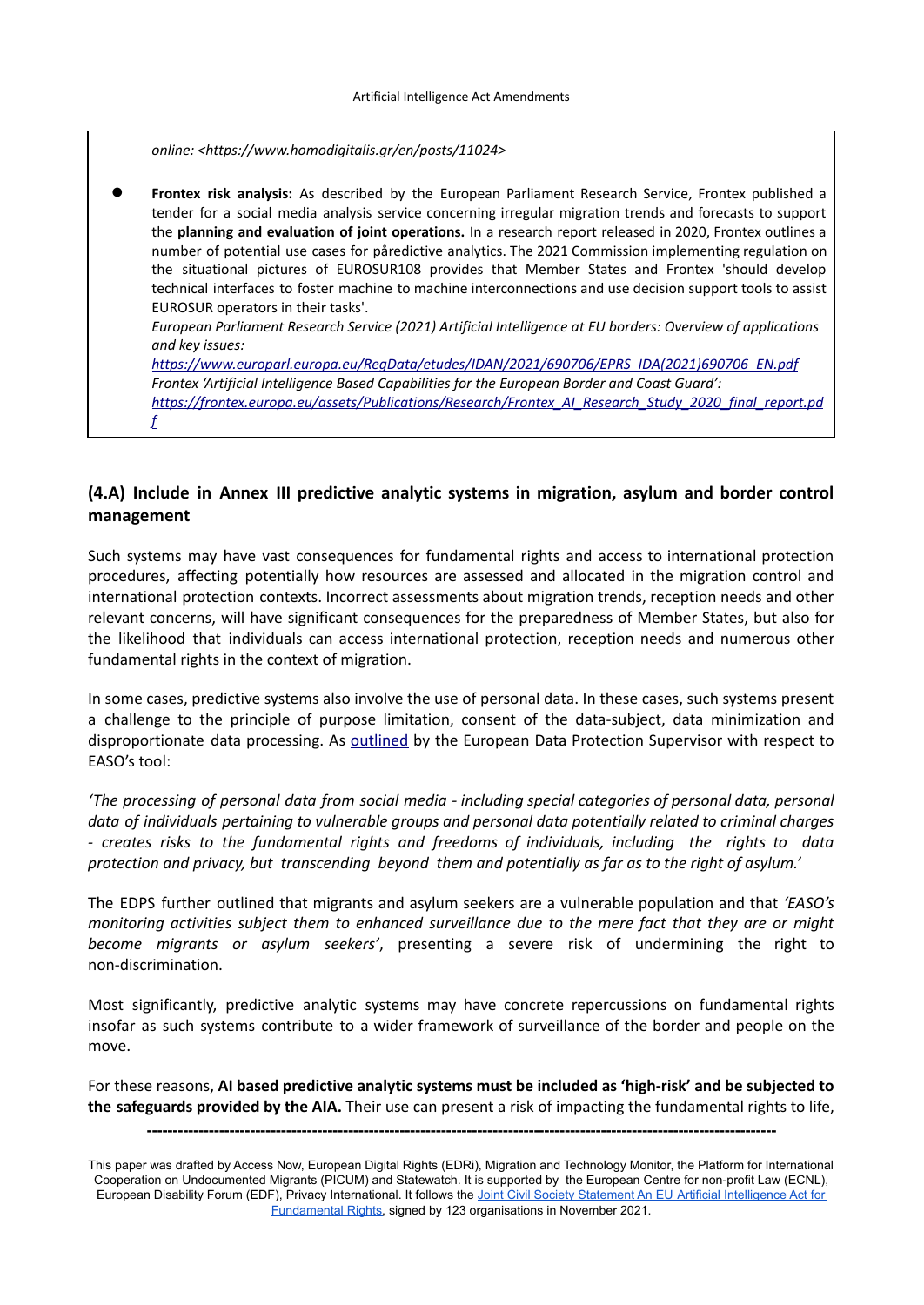liberty, and security of the person, in addition to non-discrimination, privacy, data protection and the right to asylum. It is vital that such systems are subject to the series of safeguards contained in the AIA, in particular to offer additional oversight and transparency as to the functioning of these systems.

# **(4.B) Prohibit predictive analytic systems in migration, asylum and border control management for the purpose of interdicting, curtailing and preventing migration**

Additional fundamental rights issues arise with respect to the context of use. In many cases, predictive systems will be used in combination with broader surveillance infrastructure. Service providers and human rights defenders supporting people on the move have highlighted the severe dangers posed when technologies are deployed in the practice of pushbacks.<sup>19</sup>

When used with the aim of combating 'irregular migration' such systems threaten the fundamental right to asylum and contravene the international law principle of *non-refoulement*. This customary international law principle guarantees the right to seek asylum and that no person should risk being returned to a country where they would face torture, cruel, inhuman or degrading treatment or punishment and other irreparable harm.<sup>20</sup> Predictive analytic systems may generate assumptions that particular groups of persons are deemed to present a risk of 'irregular migration' and may encourage or facilitate preventative or other responses geared toward interdiction or otherwise halting movement.

As such, deployments of predictive analytic systems for certain purposes amount to an unacceptable risk to fundamental rights and therefore must be prohibited insofar as such systems are used to interdict, curtail or prevent movement. When used for this purpose, such systems by definition undermine the right to seek asylum, the principle of *non-refoulement*, the right to life, integrity, the prohibition of torture and inhuman or degrading treatment or punishment and the right to equal treatment and non-discrimination, insofar as aggregate assessments are used to make highly consequential decisions for individual treatment and access to rights in the course of the migration process. With these examples in mind, include the following in Article 5 prohibited AI practices.

# **5. Biometrics in the migration context**

In the migration context, there are different ways in which AI systems can process data relating to physical, physiological or behavioural characteristics of natural persons, including biometric data.

Given the sensitivity of biometric data, it is vital that the AI Act supports and builds upon the rights-based frameworks of the GDPR and LED to make sure that data about people's faces and bodies cannot be used

<sup>&</sup>lt;sup>19</sup> See Border Violence Monitoring Network: submission to the Special Rapporteur on Racism: 'The role of technology in illegal push backs from Croatia to Bosnia-Herzegovina and Serbia': [https://www.borderviolence.eu/ohchr-submission-the-role-of-technology-in-illegal-push-backs-from-croati](https://www.borderviolence.eu/ohchr-submission-the-role-of-technology-in-illegal-push-backs-from-croatia-to-bosnia-herzegovina-and-serbia/) [a-to-bosnia-herzegovina-and-serbia/](https://www.borderviolence.eu/ohchr-submission-the-role-of-technology-in-illegal-push-backs-from-croatia-to-bosnia-herzegovina-and-serbia/) ; See also Statewatch: [https://www.statewatch.org/news/2022/march/pushbacks-in-greece-commission-calls-for-investigations-a](https://www.statewatch.org/news/2022/march/pushbacks-in-greece-commission-calls-for-investigations-and-more-border-surveillance/) [nd-more-border-surveillance/](https://www.statewatch.org/news/2022/march/pushbacks-in-greece-commission-calls-for-investigations-and-more-border-surveillance/)

<sup>&</sup>lt;sup>20</sup> Article 33 Convention and Protocol Relating to the Status of Refugees (1951) **--------------------------------------------------------------------------------------------------------------------------**

This paper was drafted by Access Now, European Digital Rights (EDRi), Migration and Technology Monitor, the Platform for International Cooperation on Undocumented Migrants (PICUM) and Statewatch. It is supported by the European Centre for non-profit Law (ECNL), European Disability Forum (EDF), Privacy International. It follows the Joint Civil Society Statement An EU Artificial [Intelligence](https://www.accessnow.org/cms/assets/uploads/2021/11/joint-statement-EU-AIA.pdf) Act for [Fundamental](https://www.accessnow.org/cms/assets/uploads/2021/11/joint-statement-EU-AIA.pdf) Rights, signed by 123 organisations in November 2021.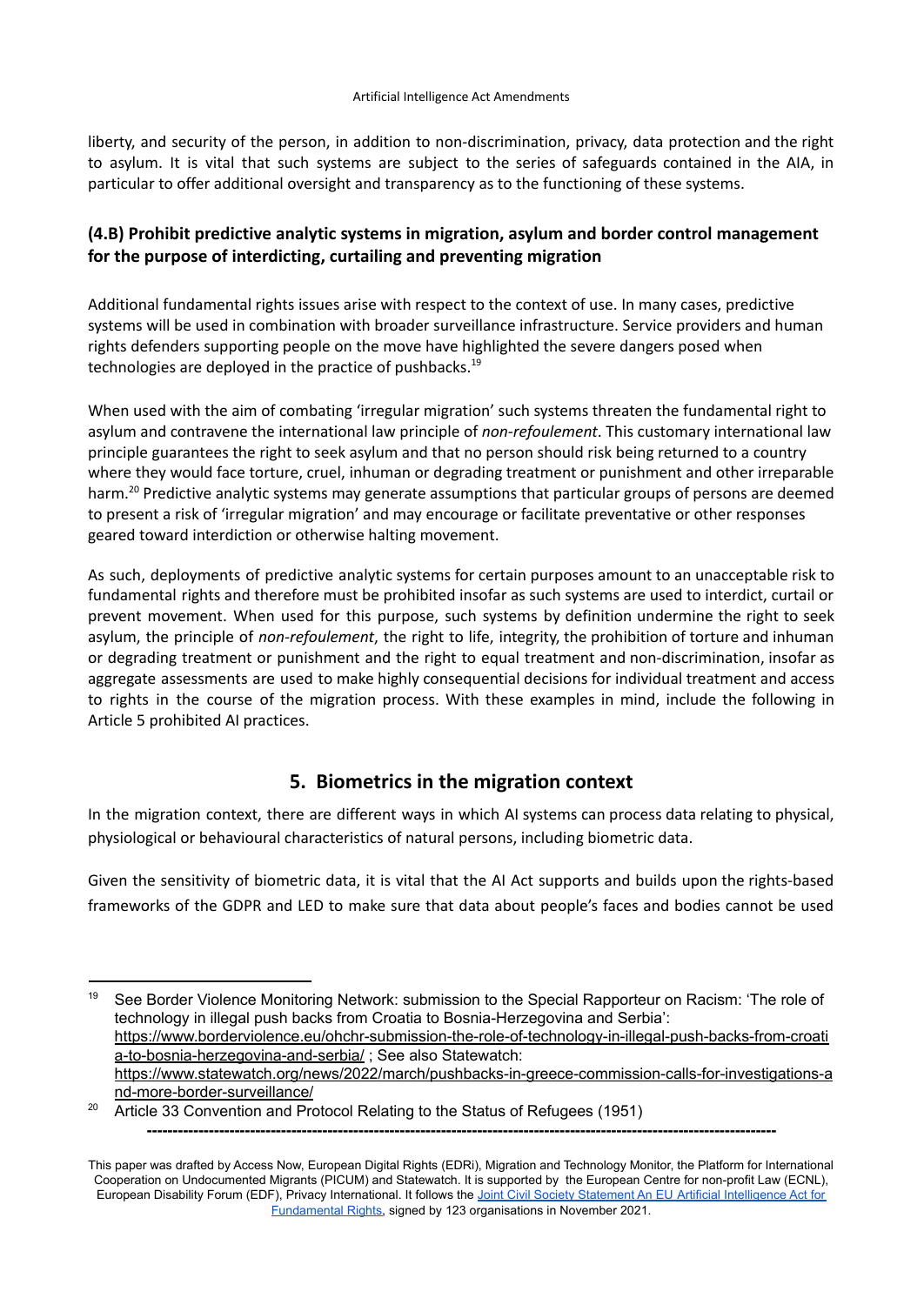against them, and that stronger safeguards are put in place for their use, in order to address the limitations of the risk-based framework of the AI Act.<sup>21</sup>

# **(5.A) Include as 'high-risk' in Annex III biometric Identification in migration, asylum and border control management**

In the migration context, AI tools are widely used to perform identity checks, both at and within EU borders. The increased use of identity checks is a recurring feature in EU migration policy, in particular as part of a broader strategy to combat identity fraud and to increase the number of deportations.<sup>22</sup> These systems include mobile biometric identification devices that make it possible to scan fingerprints or faces in the streets and automatically compare the biometric data against a database or a watchlist. However, the use of biometric identification systems poses great risks to the fundamental right non-discrimination and it can infringe the principle of proportionality. That racial profiling techniques are a systematic practice across EU law enforcement and migration control authorities is well-documented,<sup>23</sup> and several stakeholders, including the Council of Europe<sup>24</sup> and the Fundamental Rights Agency (FRA)<sup>25</sup>, have repeatedly called for the introduction of effective safeguards to end police discriminatory practices. The introduction of biometric identification systems has the worrying potential of further exacerbating discriminatory practices.<sup>26</sup> Further, within the EU Justice and Home Affairs (JHA) objective to increase the number of deportations, biometric

<sup>&</sup>lt;sup>21</sup> See separate paper, entitled: **Strictly regulate high-risk uses of [biometrics](https://edri.org/our-work/the-eus-artificial-intelligence-act-civil-society-amendments/) in AI systems**, drafted by by European Digital Rights (EDRi), Access Now, ARTICLE19, Bits of Freedom, the Chaos Computer Club (CCC), Digitale Gesellschaft CH and the IT-Political Ass Association of Denmark (IT-Pol). Association of Denmark (IT-Pol).

<sup>&</sup>lt;sup>22</sup> Council of the EU, 'Roadmap to enhance information exchange and information management including interoperability solutions in the Justice and Home Affairs area: - State of play of its implementation', 8 November 2016, https://www.statewatch. org/media/documents/news/2016/dec/eucouncil-info-exhang-interop-sop-13554- REV-1-16.pdf

<sup>&</sup>lt;sup>23</sup> Fundamental Rights Agency, 'Being Black in the EU', 2018, p.30, [https://fra.europa.eu/sites/default/files/fra\\_uploads/fra-2018-being-black-in-the-eu\\_en.pdf;](https://fra.europa.eu/sites/default/files/fra_uploads/fra-2018-being-black-in-the-eu_en.pdf) Equinox Initiative for Racial Justice, 'Who protects us from the Police? Structural Racism in Law Enforcement in the European Union', Equinox Initiative for Racial Justice, June 2021, <https://www.equinox-eu.com/wp-content/uploads/2021/10/Equinox-Who-Protects-Us-from-the-Police.pdf>; 'Identificaciones basadas en perfil étnico en Granada', APDHA/Instituto de la paz y los conflictos, 2016, https://www.pareudepararme.org/uploads/2016 Granada APDHA identificaciones-etnicas.pdf; 'Statement to the media by the United Nations Working Group of Experts on People of African Descent, on the conclusion of its official visit to Spain, 19-26 February 2018', 26 February 2018, [https://www.ohchr.org/en/press-releases/2017/02/committee-elimination-discrimination-against-women-di](https://www.ohchr.org/en/press-releases/2017/02/committee-elimination-discrimination-against-women-discusses-situation-women?LangID=E&NewsID=21171) [scusses-situation-women?LangID=E&NewsID=21171](https://www.ohchr.org/en/press-releases/2017/02/committee-elimination-discrimination-against-women-discusses-situation-women?LangID=E&NewsID=21171)

<sup>&</sup>lt;sup>24</sup> Council of Europe, Committee on Equality and non-Discrimination. 'Ethnic profiling in Europe: a matter of great concern', 14 December 2020,

<sup>&</sup>lt;sup>25</sup> FRA, 'Second European Union Minorities and Discrimination Survey. Main results', 2017, https://fra.europa.eu/sites/ default/files/fra\_uploads/fra-2017-eu-mid- is-ii-main-results\_en.pdf

<sup>&</sup>lt;sup>26</sup> Statewatch, 'Building the biometric state: Police powers and discrimination', February 2022, [https://www.statewatch.org/publications/reports-and-books/building-the-biometric-state-police-powers-an](https://www.statewatch.org/publications/reports-and-books/building-the-biometric-state-police-powers-and-discrimination/) [d-discrimination/](https://www.statewatch.org/publications/reports-and-books/building-the-biometric-state-police-powers-and-discrimination/) **--------------------------------------------------------------------------------------------------------------------------**

This paper was drafted by Access Now, European Digital Rights (EDRi), Migration and Technology Monitor, the Platform for International Cooperation on Undocumented Migrants (PICUM) and Statewatch. It is supported by the European Centre for non-profit Law (ECNL), European Disability Forum (EDF), Privacy International. It follows the Joint Civil Society Statement An EU Artificial [Intelligence](https://www.accessnow.org/cms/assets/uploads/2021/11/joint-statement-EU-AIA.pdf) Act for [Fundamental](https://www.accessnow.org/cms/assets/uploads/2021/11/joint-statement-EU-AIA.pdf) Rights, signed by 123 organisations in November 2021.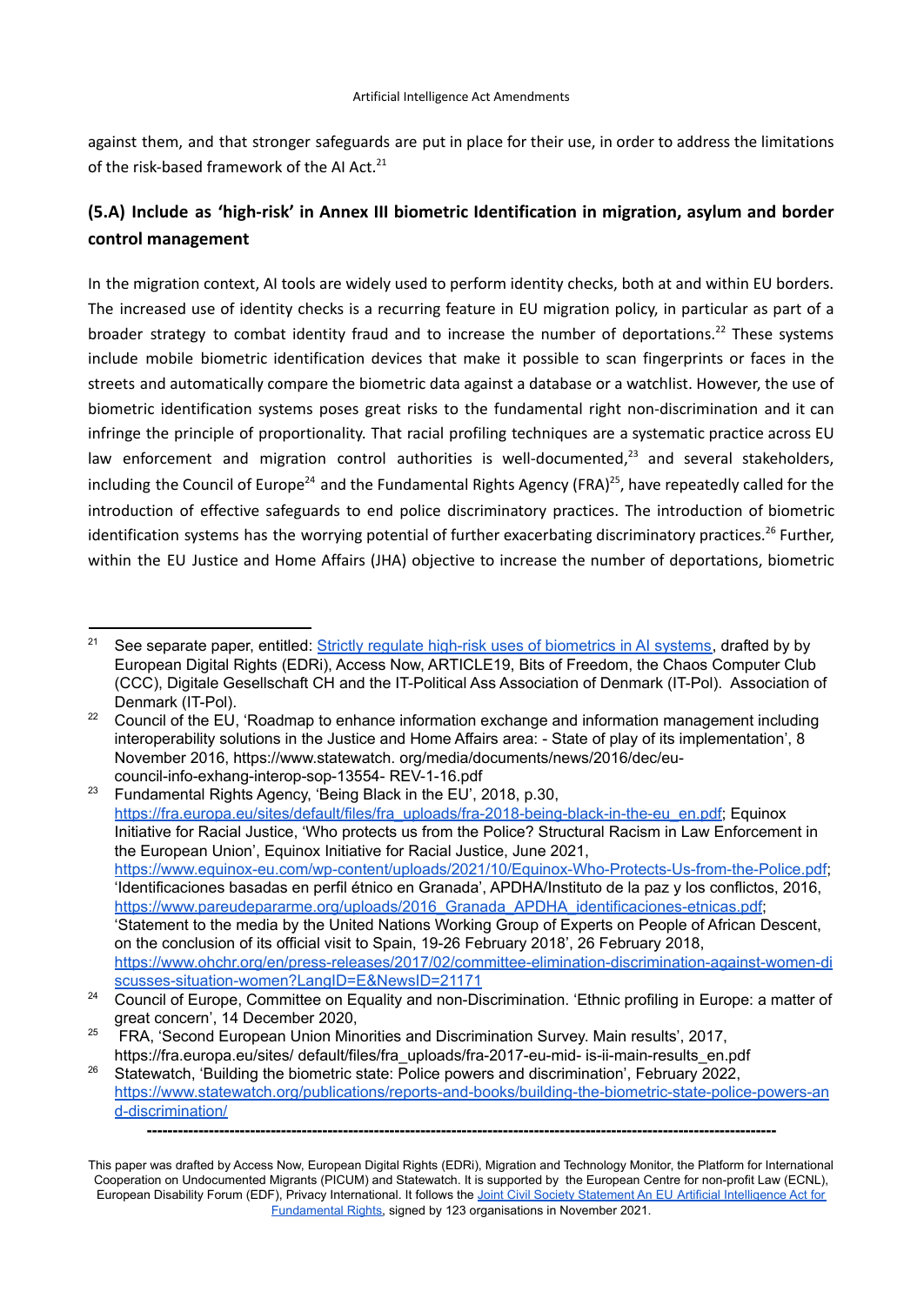identification systems have been explicitly identified as a key tool to achieve this goal.<sup>27</sup> The fundamental right to non-discrimination and the principle of proportionality are therefore at great risk as race, ethnicity or skin colour is viewed as a proxy for an individual's migration status, and racialised people (regardless of nationality and EU citizenship status) are more likely to be exposed to racial profiling practices.<sup>28</sup> The European Commission itself has acknowledged that the new measures could "increase the risk" of "racial profiling and discriminatory selection of the persons being checked with the border areas".<sup>29</sup>

#### **Use-cases of AI systems used for biometric identification**

**● Mobile fingerprints in the UK** - Between 2019-2020, the *Racial Justice Network* and *Yorkshire Resists*, in conjunction with Queen Mary University of London, conducted research on the use and impacts of handheld fingerprint scanners for migration identity checks. The research shows the 'systematic racial bias' in the use of these systems and found that: "For every White North European person stopped and scanned in every 10,000 people, 48 Arabic people are scanned on average across the police jurisdictions. 14 Black residents are scanned for every White North European, 14 Asian people, almost 4 Chinese people or 2 South East Asian people for every White North European."

**'***STOP THE SCAN: Police use of mobile fingerprinting technology for immigration enforcement', Racial Justice Network, 6 March 2021, <https://racialjusticenetwork.co.uk/2021/06/03/police-scanning-report/>*

**● Smart Policing program in Greece**: In 2019, the Greek Interior Ministry launched the 'smart policing' program, which will allow police to receive smart devices with integrated software to enable them to scan vehicle license plates, collect fingerprints, and scan faces. The biometric data can be checked against around 20 databases, containing data both at the national and international levels. Following a complaint from the human rights organisation *Homo Digitalis*, the Hellenic Data Protection Authority launched an investigation into the legality of the program.

*Greece: New Biometrics Policing Program Undermines Rights', Human Rights Watch, <https://www.hrw.org/news/2022/01/18/greece-new-biometrics-policing-program-undermines-rights>*

**● IPERION system in Greece**: The ΙPERION system will be the asylum seekers' management system with regard to all the needs of the Reception and Identification Services. It will include a detailed record of the data of asylum seekers and will be responsible for access control (entry – exit via security turnstiles), by showing an individual card of a migrant, NGO member, worker and simultaneous use of fingerprints), the monitoring of benefits per asylum seeker using an individual card (food, clothing supplies, etc.) and the movements between the centres, KIDNs and Accommodation Facilities. Given the fundamental rights concerns, the Greek DPA recently launched an investigation into the deployment of the the Centaur system

<sup>&</sup>lt;sup>27</sup> Among the objectives of the Interoperability framework "assist in the process of identifying and returning any person who may not or no longer fulfil the conditions for entry to, stay or residence in the Member States", see Proposal for a Regulation of the European Parliament and of the Council amending Regulation (EC) No 767/2008, COM(2018) 302 final, 16 May 2018, https://eur-lex.europa.eu/legal-content/EN/TXT/?uri=CELEX:52018PC0302

 $28$  Ibid.

 $29$  European Commission, 'Impact assessment report accompanying the Proposal for a Regulation of the European Parliament and of the Council amending Regulation (EU) 2016/399 on a Union Code on the rules governing the movement of persons across borders', 14 December 2021, <https://eur-lex.europa.eu/legal-content/EN/TXT/PDF/?uri=CELEX-:52021SC0462&from=EN>

This paper was drafted by Access Now, European Digital Rights (EDRi), Migration and Technology Monitor, the Platform for International Cooperation on Undocumented Migrants (PICUM) and Statewatch. It is supported by the European Centre for non-profit Law (ECNL), European Disability Forum (EDF), Privacy International. It follows the Joint Civil Society Statement An EU Artificial [Intelligence](https://www.accessnow.org/cms/assets/uploads/2021/11/joint-statement-EU-AIA.pdf) Act for [Fundamental](https://www.accessnow.org/cms/assets/uploads/2021/11/joint-statement-EU-AIA.pdf) Rights, signed by 123 organisations in November 2021.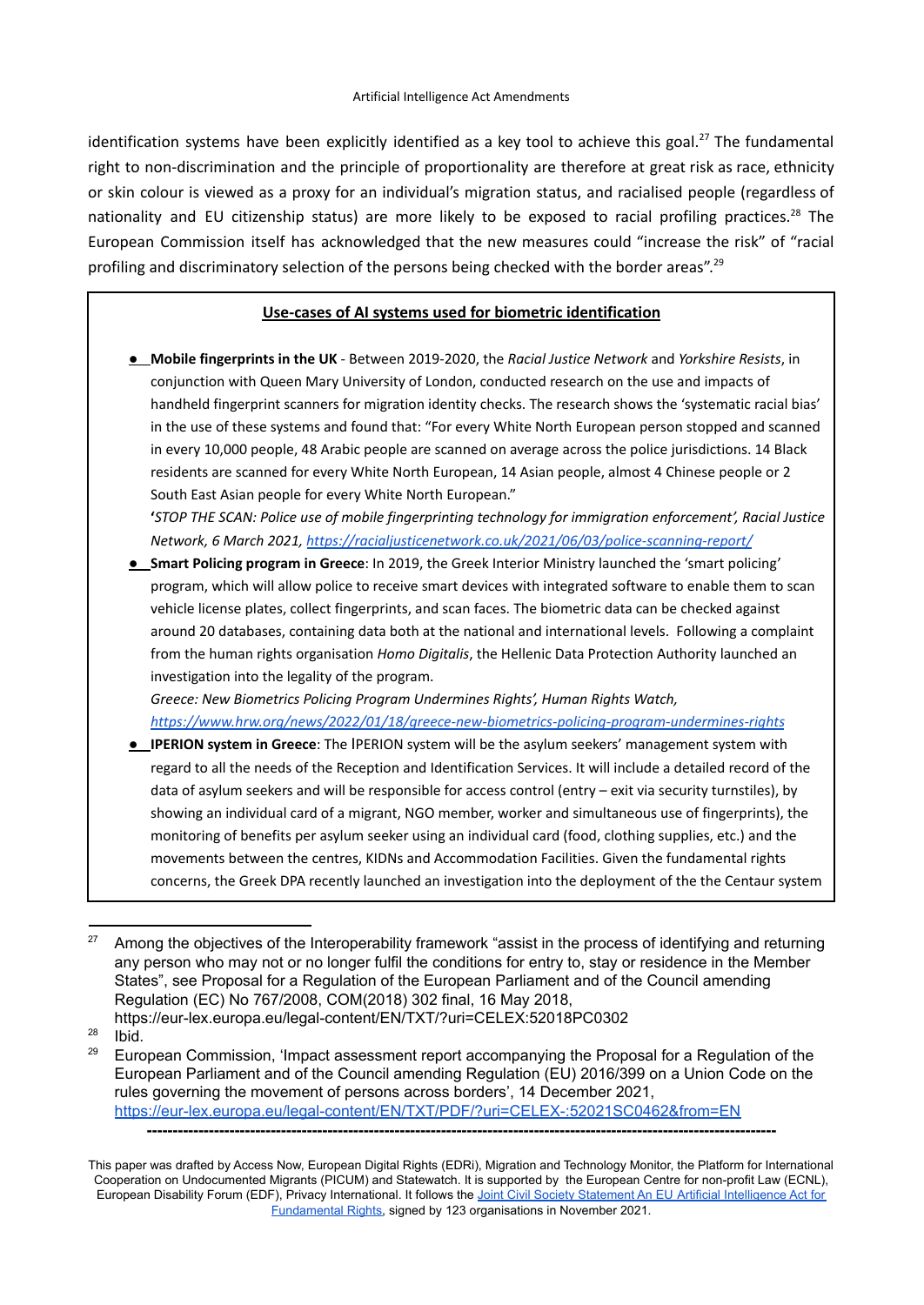by the Ministry of the Interior. *Homo Digitalis, "A major success for civil society in Greece: The Hellenic DPA launches an investigation into the Ministry of Immigration and Asylum re the YPERION and KENTAYROS IT systems" (9 March 2022), online: <[https://www.homodigitalis.gr/en/posts/11024>](https://www.homodigitalis.gr/en/posts/11024)*

Considering the risks that these systems pose to fundamental rights, AI-enabled systems that perform biometric identification should be addressed by this Regulation and the relevant safeguards shall be applied to these uses. <sup>30</sup>

AI systems used in migration enforcement to conduct biometric identification should be classified as 'high-risk' and the following provision should be added in Annex III*.*

#### **(5.B) Prohibit Remote Biometric Identification in publicly accessible spaces**

Remote Biometric Identification (RBI) systems work by making a comparison between a person in a surveillance feed (via a biometric template) against a reference database / watch-list, to see if there is a match. The use of RBI in publicly accessible spaces refers to the location in which people being surveilled may or will have their biometric data captured or processed. <sup>31</sup>RBI systems have already been deployed in areas considered to be frequently attended by people with an irregular migration status, with the twofold, and unrelated, purposes of reducing irregular migration and improving security measures.

See separate paper, entitled: Prohibit all Remote Biometric [Identification](https://edri.org/our-work/the-eus-artificial-intelligence-act-civil-society-amendments/) (RBI) in publicly accessible [spaces,](https://edri.org/our-work/the-eus-artificial-intelligence-act-civil-society-amendments/) drafted by European Digital Rights (EDRi), Access Now, ARTICLE19, Bits of Freedom, the Chaos Computer Club (CCC), Digitale Gesellschaft CH and the IT-Political Association of Denmark (IT-Pol). <sup>30</sup> See separate paper, entitled: Introduce [obligations](https://edri.org/our-work/the-eus-artificial-intelligence-act-civil-society-amendments/) on users of high-risk AI systems, drafted by EDRi.

This paper was drafted by Access Now, European Digital Rights (EDRi), Migration and Technology Monitor, the Platform for International Cooperation on Undocumented Migrants (PICUM) and Statewatch. It is supported by the European Centre for non-profit Law (ECNL), European Disability Forum (EDF), Privacy International. It follows the Joint Civil Society Statement An EU Artificial [Intelligence](https://www.accessnow.org/cms/assets/uploads/2021/11/joint-statement-EU-AIA.pdf) Act for [Fundamental](https://www.accessnow.org/cms/assets/uploads/2021/11/joint-statement-EU-AIA.pdf) Rights, signed by 123 organisations in November 2021.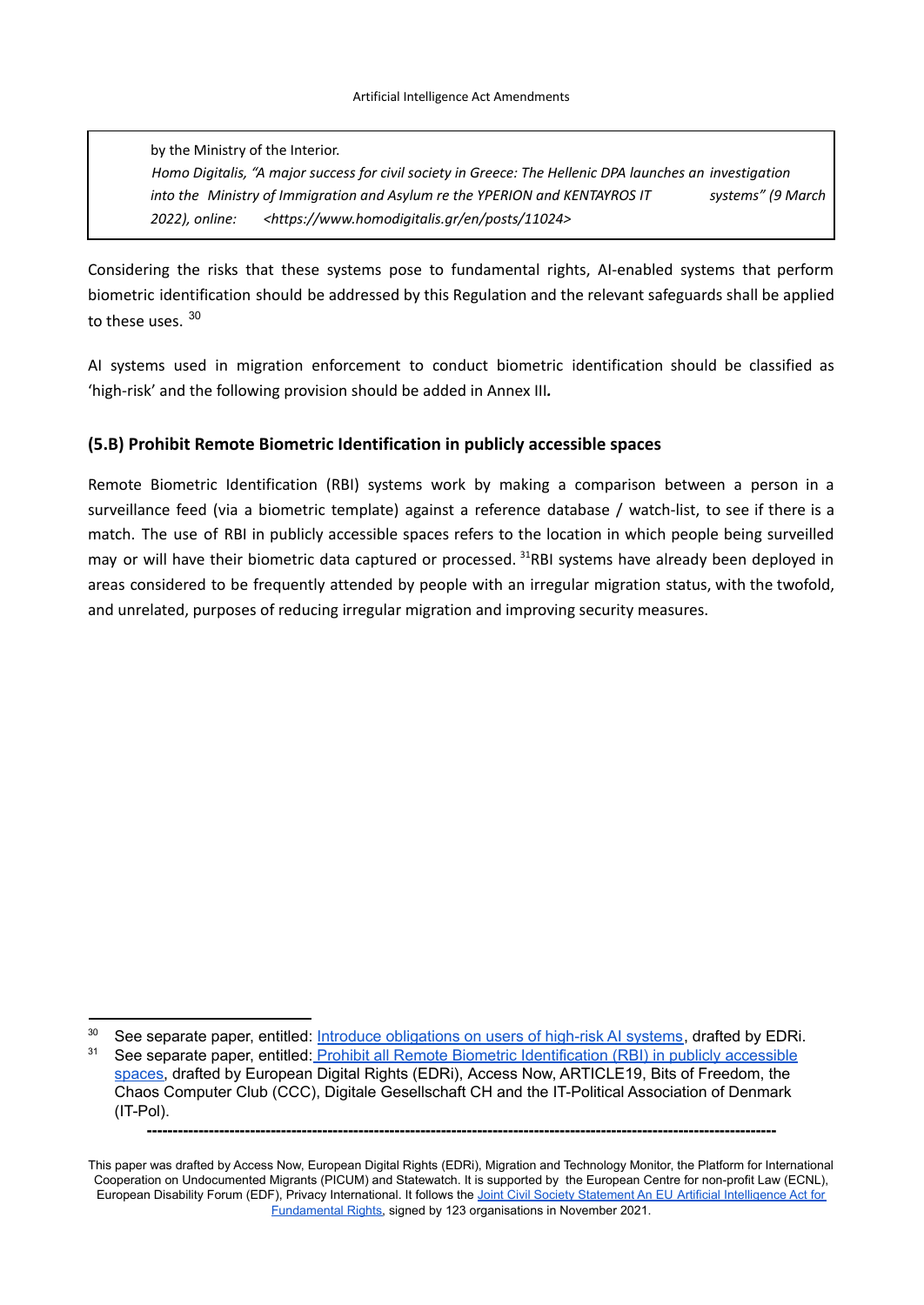#### **Prohibited use-cases of AI systems used for biometric identification**

● **SARI Real-Time:** In 2017, the Italian Interior Ministry acquired the *SARI Real-Time*, a facial recognition system capable of performing remote biometric identification. The plan was to use it as a "tactical system to monitor disembarkation operations and the various types of related illegal activities, filming them and identifying the people involved". In 2021, the Italian DPA deemed the deployment of SARI Real-Time unlawful, as the system lacked a legal basis for automatic processing of facial images, and it constituted a form of indiscriminate, mass surveillance.

*Statewatch, 'Italy: Interior ministry's facial recognition system is unlawful', 21 April 2021, [https://www.statewatch.org/news/2021/april/italy-interior-ministry-s-facial-recognition-system-is-unl](https://www.statewatch.org/news/2021/april/italy-interior-ministry-s-facial-recognition-system-is-unlawful) [awful](https://www.statewatch.org/news/2021/april/italy-interior-ministry-s-facial-recognition-system-is-unlawful)*

*Garante per la Protezione dei Dati Personali, 'Parere sul sistema Sari Real Time' 25 March 2021, <https://www.gpdp.it/web/guest/home/docweb/-/docweb-display/docweb/9575877>*

● **RBI to counter irregular migration in Como** - In 2019, the municipality of Como (Italy) installed six cameras equipped with RBI systems in an area close to the city's railway station. The installation of this RBI system was the latest in a series of security measures that the city government had taken in response to the arrival of hundreds of people who found shelter in the city park after being stopped at the Italian-Swiss border. According to the city's Municipal Police, these events ''created inevitable degradation problems and spread a sense of insecurity among citizens"; consequently RBI systems were installed in areas believed to be frequented by people with an irregular migration status. In 2020, the Italian DPA issued a decision against the Municipality of Como mandating the suspension of the RBI system. According to the DPA, the processing of biometric data carried out by the Municipality of Como was unlawful.

*Privacy International, 'How facial recognition is spreading in Italy: the case of Como', 17 September 2020,*

*<https://privacyinternational.org/case-study/4166/how-facial-recognition-spreading-italy-case-como>*

RBI systems in publicly accessible spaces pose an unacceptable threat to fundamental rights to privacy, data protection, equality, non-discrimination, freedom of expression and information, peaceful assembly and association, liberty, dignity, and the presumption of innocence, as well as to basic principles of democracy, media freedom and the rule of law.<sup>32</sup>For this reason, the call for a prohibition of RBI systems in public accessible spaces as outlined in the civil society issue paper 'Prohibit all Remote Biometric Identification (RBI) in publicly accessible spaces' applies also to those systems deployed in the context of migration enforcement. 33

### **(5.C) Prohibit remote biometric categorisation in publicly accessible spaces, and any discriminatory biometric categorisation**

**Biometric categorisation** refers to the categorisation of individuals or groups on the basis of data about their bodies and behaviours. Systems also exist that claim to infer complex and sensitive attributes such as

 $32$  Ibid.

 $33$  Ibid.

This paper was drafted by Access Now, European Digital Rights (EDRi), Migration and Technology Monitor, the Platform for International Cooperation on Undocumented Migrants (PICUM) and Statewatch. It is supported by the European Centre for non-profit Law (ECNL), European Disability Forum (EDF), Privacy International. It follows the Joint Civil Society Statement An EU Artificial [Intelligence](https://www.accessnow.org/cms/assets/uploads/2021/11/joint-statement-EU-AIA.pdf) Act for [Fundamental](https://www.accessnow.org/cms/assets/uploads/2021/11/joint-statement-EU-AIA.pdf) Rights, signed by 123 organisations in November 2021.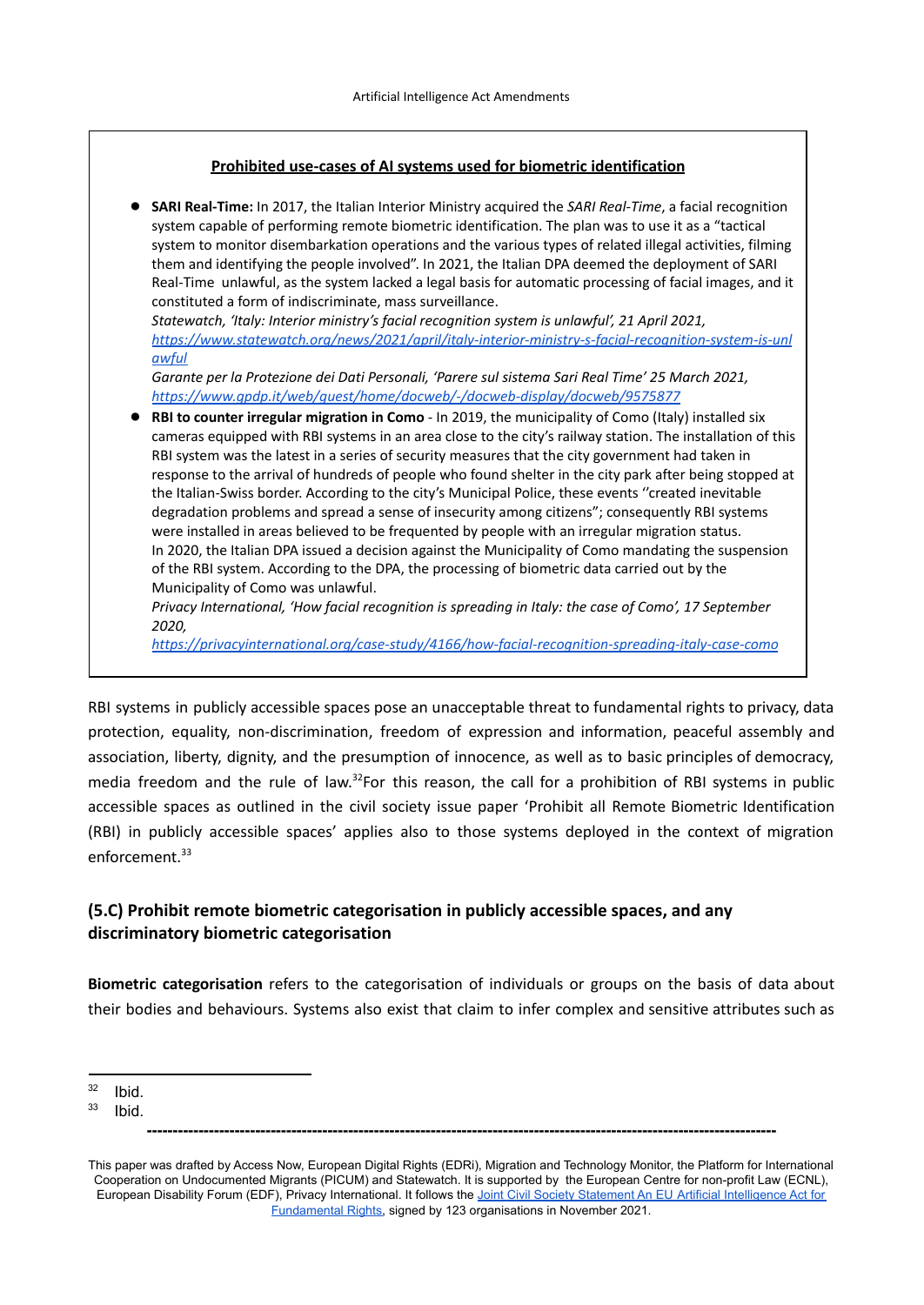political orientation, sexual orientation, and even ['criminality'](https://medium.com/@CoalitionForCriticalTechnology/abolish-the-techtoprisonpipeline-9b5b14366b16) on the basis of data about people's facial structure or biological [characteristics.](https://medium.com/@CoalitionForCriticalTechnology/abolish-the-techtoprisonpipeline-9b5b14366b16)<sup>34</sup>

In the migration context, these systems can be used throughout various migration procedures, with the purpose of assisting migration authorities in assessing the credibility of the applicant's claim, as is the case of dialect recognition systems (see box, below).

#### **Prohibited use case of Biometric Categorisation for the assessment of evidence in migration claims**

● In 2017, the German Federal Office for Migration and Refugees (BAMF) introduced a **dialect recognition system** (DIAS) for the examination of asylum applications. The dialect recognition systems were introduced with the purpose of assisting the asylum authorities to assess the veracity of the applicant's claims regarding their origins. The dialect recognition system records a two-minute voice recording of the person describing a picture in their mother tongue; it then processes the voice data and calculates as a percentage how close the speech comes to a certain dialect. Evidence has shown that in some cases DIAS tools were used to take the final decision on an asylum application, despite the technical flaws and the intrinsic bias of these systems. *Algorithm Watch, 'Automating Society: Germany',(2020) <https://automatingsociety.algorithmwatch.org/report2020/germany/> Vice, 'Eine Software des BAMF bringt Menschen in Gefahr', 20 August 2018, [https://www.vice.com/de/article/a3q8wj/fluechtlinge-bamf-sprachanalyse-software-entscheidet-asyl?utm\\_](http://../Drafts/Migration/EN&utm_medium=email&utm_source=Mailjet) [campaign=28-01-22,%20Automated%20Society%22%20NL,%20EN&utm\\_medium=email&utm\\_source=Mail](http://../Drafts/Migration/EN&utm_medium=email&utm_source=Mailjet) [jet](http://../Drafts/Migration/EN&utm_medium=email&utm_source=Mailjet)*

The use of AI systems to infer sensitive or protected attributes of natural persons represents an extreme threat to fundamental rights, and violates the essence of our right to equality and non-discrimination. The proposed prohibition fulfills the aim of the recommendation from the EDPS-EDPB Joint Opinion that ""biometric categorisation" should be prohibited under Article 5". $35$ 

For this reason, the call for a prohibition of biometric categorisation systems in publicly accessible spaces as outlined in the civil society issue paper 'Prohibit remote biometric [categorisation](https://www.accessnow.org/AIAct-biometric-categorisation) in publicly accessible spaces, and any [discriminatory](https://www.accessnow.org/AIAct-biometric-categorisation) biometric categorisation' applies also to those systems deployed in the context of migration enforcement. 36

# **6. AI systems in border control for monitoring and surveillance for the purpose of detection**

<sup>34</sup> See separate paper, entitled: *Prohibit remote biometric [categorisation](https://www.accessnow.org/AIAct-biometric-categorisation) in publicly accessible spaces, and any [discriminatory](https://www.accessnow.org/AIAct-biometric-categorisation) biometric categorisation,* drafted by by Access Now, European Digital Rights (EDRi), Bits of Freedom, ARTICLE19 and IT-Pol.

<sup>36</sup> See separate paper, entitled: *Prohibit remote biometric [categorisation](https://www.accessnow.org/AIAct-biometric-categorisation) in publicly accessible* <sup>35</sup> EDPB-EDPS, Joint Opinion 5/2021, pag. 13, [https://edps.europa.eu/system/files/2021-06/2021-06-18-edpb-edps\\_joint\\_opinion\\_ai\\_regulation\\_en.pdf](https://edps.europa.eu/system/files/2021-06/2021-06-18-edpb-edps_joint_opinion_ai_regulation_en.pdf)

*spaces, and any [discriminatory](https://www.accessnow.org/AIAct-biometric-categorisation) biometric categorisation,* drafted by by Access Now, European Digital Rights (EDRi), Bits of Freedom, ARTICLE19 and IT-Pol.

**<sup>--------------------------------------------------------------------------------------------------------------------------</sup>**

This paper was drafted by Access Now, European Digital Rights (EDRi), Migration and Technology Monitor, the Platform for International Cooperation on Undocumented Migrants (PICUM) and Statewatch. It is supported by the European Centre for non-profit Law (ECNL), European Disability Forum (EDF), Privacy International. It follows the Joint Civil Society Statement An EU Artificial [Intelligence](https://www.accessnow.org/cms/assets/uploads/2021/11/joint-statement-EU-AIA.pdf) Act for [Fundamental](https://www.accessnow.org/cms/assets/uploads/2021/11/joint-statement-EU-AIA.pdf) Rights, signed by 123 organisations in November 2021.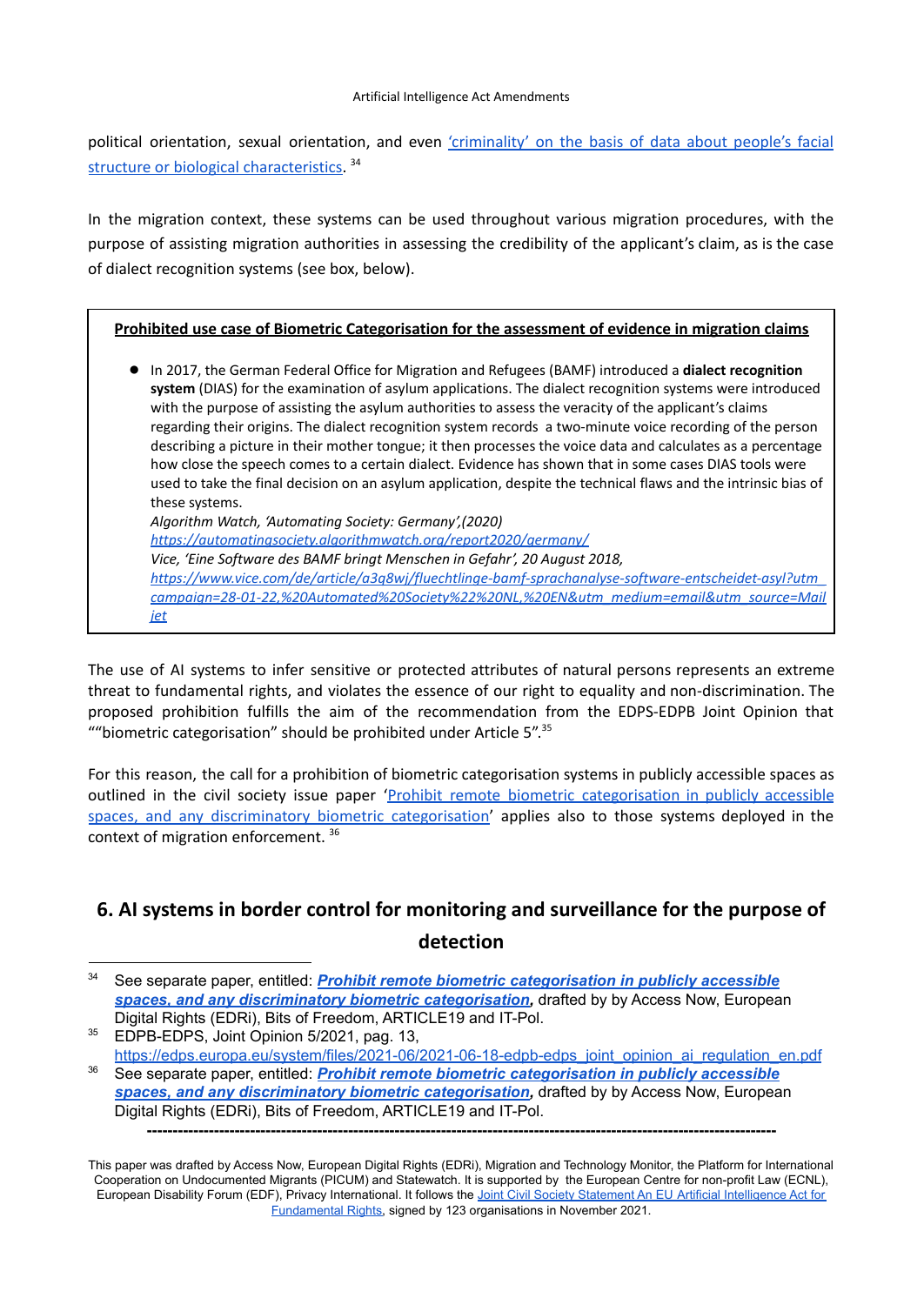### **(6) Add to Annex III AI systems used in border control and management for monitoring and surveillance for the purpose of detection**

AI systems are increasingly used in the migration context for generalised and indiscriminate surveillance at borders, including for the detection and recognition of human beings, both at land and at sea. They include the deployment of various AI-based technologies, including augmented reality (AR) systems, unpiloted vehicles and devices, intelligent detection platform and AI-assisted sensors.

#### **Use-cases of AI systems used in border control and management for the purpose of detection**

- **[RoBorder:](https://roborder.eu/)** The intention of this research project is to "implement a heterogenous robot system and enhance it with detection capabilities for early identification of criminal activities at border and coastal areas along with marine pollution events". The system encompasses an AI-enabled **swarm of heterogenous robots for border surveillance**, including aerial, surface, underwater and ground vehicles as well as data fusion and processing, object detection and decision-support capabilities.
- **[FOLDOUT](https://foldout.eu/)**: The aim of FOLDOUT is to build a system which combines various sensors and technologies and fuses them into a **through-foliage detection platform for border surveillance**. The goals are the detection of irregular border crossings in forest terrain, improving border surveillance and the detection of illegal transport and entry of goods. AI-assisted sensors allow the system to perceive, localise, track and classify objects into humans, vehicles and other objects.
- **[BorderUAS](https://borderuas.eu/):** The project aims at developing a **semi-autonomous border surveillance platform combining unmanned aerial vehicles with ultra-high-resolution multi-sensor surveillance payload**. It will use the ground-based infrastructure of border police units (command & control centres) and data models to identify irregular crossing patterns and preferred routes and advanced audio/video analytics to provide additional detection capabilities.
- **iBorderCtrl:** It includes the **Hidden Human Detection Tool** (HHD), which supports the Border Guard in detecting any hidden people inside various vehicles (i.e. passengers attempting illegal border crossing). The functionality provided allows detection of humans hidden within vehicles such as cars or closed compartments (containers carried on trucks or train wagons).
- **[ARESIBO](https://aresibo.eu/) (Augmented Reality Enriched Situation awareness for Border security)**: It aims at improving the efficiency of the border surveillance systems by providing the operational teams and the tactical command and control level with accurate and comprehensive information. It includes the use of **Augmented Reality techniques** to elaborate and provide to the operators a situation awareness picture which is fit for their missions
- **[Centaur](https://www.statewatch.org/analyses/2021/greece-the-new-hotspots-and-the-prevention-of-primary-flows-a-human-rights-disaster/):** This partly-automated surveillance system operates in the refugee reception centres on the islands of Lesbos, Chios, Samos, Leros, and Kos. The system includes AI-assisted drones that perform movement analysis, suspicious crowds and incidents systems and automated threat detection tools.
- **[Frontex](https://frontex.europa.eu/assets/Publications/Research/Frontex_AI_Research_Study_2020_final_report.pdf):** The European Border and Coast Guard Agency has also been developing pilot projects utilizing AI-based capabilities in the maritime domain and overall situational awareness, using real-time trend forecasting for motion detection, object monitoring, and threat forecasting.

This paper was drafted by Access Now, European Digital Rights (EDRi), Migration and Technology Monitor, the Platform for International Cooperation on Undocumented Migrants (PICUM) and Statewatch. It is supported by the European Centre for non-profit Law (ECNL),

European Disability Forum (EDF), Privacy International. It follows the Joint Civil Society Statement An EU Artificial [Intelligence](https://www.accessnow.org/cms/assets/uploads/2021/11/joint-statement-EU-AIA.pdf) Act for [Fundamental](https://www.accessnow.org/cms/assets/uploads/2021/11/joint-statement-EU-AIA.pdf) Rights, signed by 123 organisations in November 2021.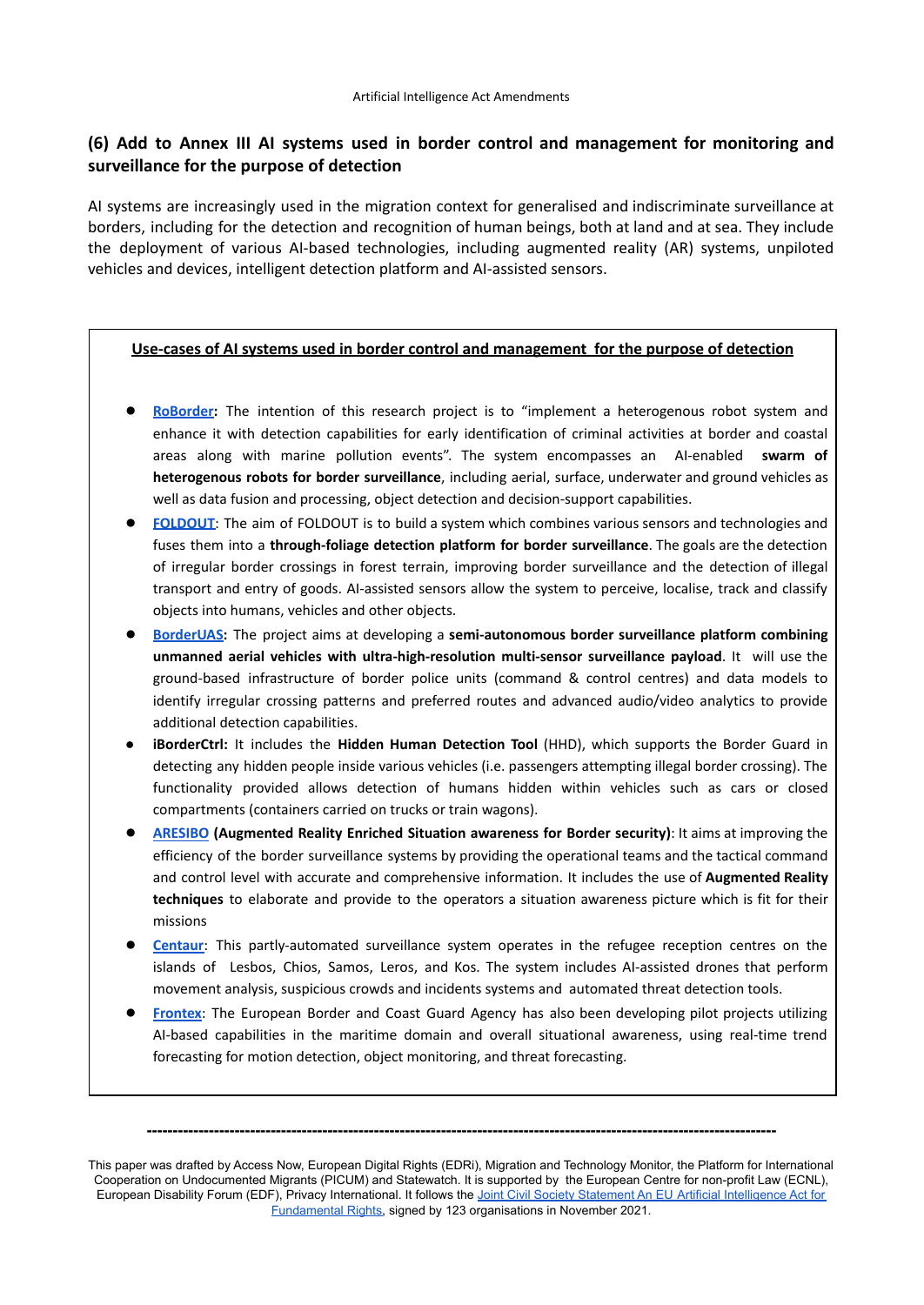Such systems pose numerous risks and potential adverse effects on fundamental rights, raising the serious concern that they are not currently categorised as 'high-risk' systems under the AIA.

The fundamental rights concerns with such systems largely relate to the context in which they are used. In particular, insofar as such systems are used to 'detect' human presence for the purpose of 'combating irregular migration', there is a serious concern that such systems can facilitate illegal interdiction, exacerbate violence at border crossings and racial profiling, and other forms of discrimination.

Insofar as the use of AI-based surveillance systems, even those that do not identify individuals, may pinpoint areas or commonly used migratory routes, there is a risk that such systems could be used for the purpose of interdiction and the prevention of irregular border crossings, thus forcing people to risk using more unsafe routes, increase the risk of injury and death as well as the use of smugglers to make their migration journeys. <sup>37</sup> Such systems serve as the apparatus for the ongoing criminalisation of migration and people on the move, increasing their risk of harm- with limited opportunity for recourse or accountability.

They therefore risk unnecessary and disproportionate interference with several following fundamental rights enshrined in the EU Charter of Fundamental Rights and also protected under international human rights law, such as the right to human dignity, the right to asylum, the prohibition of torture and inhuman or degrading treatment or punishment, the right to liberty and security, the protection in the event of removal, expulsion or extradition, the rights of the child and the right to an effective remedy.

More structurally, the development, testing, funding and deployment of AI systems for generalised surveillance of border areas raises a substantial concern of mass surveillance.

Given the elevated risk of violation of fundamental rights and broader structural injustices, all AI systems that are part of a border control system should be addressed within the scope of this Regulation. This would guarantee that all obligations under the AIA to ensure accountability and transparency of uses of AI (including for example, to include a fundamental rights impact assessment for uses of high-risk AI) would therefore apply to these use cases.<sup>38</sup>

# **7. Assessment of evidence in migration claims**

AI systems aimed at assessing the authenticity and veracity of evidence can utilise intrusive techniques with significant fundamental rights implications.

Increased oversight is required for AI systems used in the assessment of evidence in migration claims. Often, there are significant issues with respect to accuracy as these systems are not particularly suited to grasp nuanced cultural and linguistic differences, especially in non-dominant languages and cultures. The level of intrusiveness of some AI systems raise serious concerns with their compatibility with fundamental rights and the EU legislation on data protection.

<sup>&</sup>lt;sup>37</sup> EDRi (2020). 'Technological Testing Grounds: Migration Management Experiments and Reflections from the Ground Up', authored by Petra Molnar.

<sup>38</sup> See separate paper, entitled: 'Introduce [obligations](https://edri.org/our-work/the-eus-artificial-intelligence-act-civil-society-amendments/) on users of high-risk AI systems'*,* drafted by EDRi. **--------------------------------------------------------------------------------------------------------------------------**

This paper was drafted by Access Now, European Digital Rights (EDRi), Migration and Technology Monitor, the Platform for International Cooperation on Undocumented Migrants (PICUM) and Statewatch. It is supported by the European Centre for non-profit Law (ECNL), European Disability Forum (EDF), Privacy International. It follows the Joint Civil Society Statement An EU Artificial [Intelligence](https://www.accessnow.org/cms/assets/uploads/2021/11/joint-statement-EU-AIA.pdf) Act for [Fundamental](https://www.accessnow.org/cms/assets/uploads/2021/11/joint-statement-EU-AIA.pdf) Rights, signed by 123 organisations in November 2021.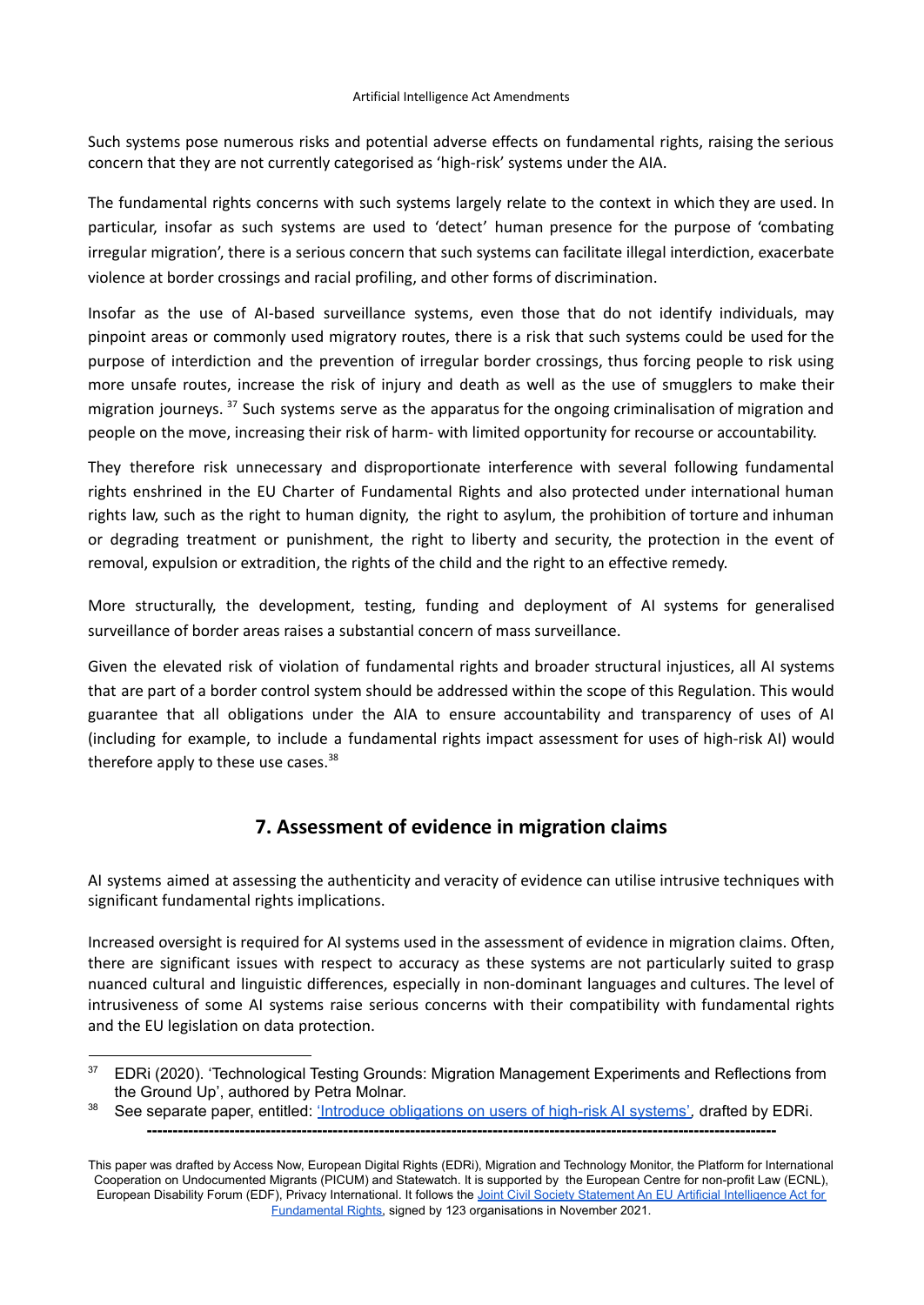#### **Use-cases: AI systems used for the assessment of evidence in migration claims**

● Since 2017, the **German Federal Office for Migration and Refugees (BAMF)** introduced **data carrier evaluation** in the context of asylum applications, should the applicant not be able to present valid passports or passport replacement documents. The evaluation allows for the extraction and analysis of data from data carriers such as phones in order to check the stated origin and identity of the applicant.  $^{39}$ The human rights organisation Gesellschaft für Freiheitsrechte e.V. challenged the practice before several German administrative courts and questioned its compatibility with EU legislation on data [protection](https://freiheitsrechte.org/refugee-data/) and [privacy.](https://freiheitsrechte.org/refugee-data/) In June 2021, a Berlin court ruled in the first of the three cases that searching the phone belonging to an asylum-seeker from Afghanistan was unlawful. *Gesellschaft für Freiheitsrechte e.V, "Invading Refugees' Phones: Digital Forms of Migration Control", (2020) https://freiheitsrechte.org/study-invading-refugees-phones/* ● In March 2022, **'the UK High Court ruled that the Home Secretary acted unlawfully and breached human rights and data protection laws** by operating a secret, blanket policy of seizing, retaining and extracting data from the mobile phones of asylum seekers arriving by small boat'. *See Privacy International's press release: 'High Court rules seizing and retaining mobile phones from asylum seekers unlawful', https://www.privacyinternational.org/press-release/4812/press-release-high-court-rules-seizing-and-retainin g-mobile-phones-asylum*

Further, when misapplied or resulting in inaccuracies, such systems impact the fundamental right to seek protection and to avail oneself of fair asylum procedures, rights afforded under the UN Refugee Convention and its accompanying Protocol, the EU Qualification Directive (2011/95), and natural justice principles such as the right to a fair procedure, access to transparent mechanisms of redress and other administrative rights. These legal frameworks do not require the use of intrusive methods in the assessment of the veracity of the documentation brought in support of the claim.

### **(7) Ensure AI for the assessment of evidence in migration claims is included in Annex III**

Article 7.d. of Annex III should be amended in order to explicitly include the use of systems that seek to assess veracity of any evidence brought in support of the claim, such as dialect detection and mobile data extraction tools. In order to guard against the likely harms stemming from the use of such intrusive systems, Art 7(d) of Annex III should be amended.

<sup>&</sup>lt;sup>39</sup> GFF, "Invading Refugees' Phones: Digital Forms of Migration Control" (2019), [https://freiheitsrechte.org/home/wp-content/uploads/2020/02/Study\\_Invading-Refugees-Phones\\_Digital-F](https://freiheitsrechte.org/home/wp-content/uploads/2020/02/Study_Invading-Refugees-Phones_Digital-Forms-of-Migration-Control.pdf) [orms-of-Migration-Control.pdf](https://freiheitsrechte.org/home/wp-content/uploads/2020/02/Study_Invading-Refugees-Phones_Digital-Forms-of-Migration-Control.pdf) **--------------------------------------------------------------------------------------------------------------------------**

This paper was drafted by Access Now, European Digital Rights (EDRi), Migration and Technology Monitor, the Platform for International Cooperation on Undocumented Migrants (PICUM) and Statewatch. It is supported by the European Centre for non-profit Law (ECNL), European Disability Forum (EDF), Privacy International. It follows the Joint Civil Society Statement An EU Artificial [Intelligence](https://www.accessnow.org/cms/assets/uploads/2021/11/joint-statement-EU-AIA.pdf) Act for [Fundamental](https://www.accessnow.org/cms/assets/uploads/2021/11/joint-statement-EU-AIA.pdf) Rights, signed by 123 organisations in November 2021.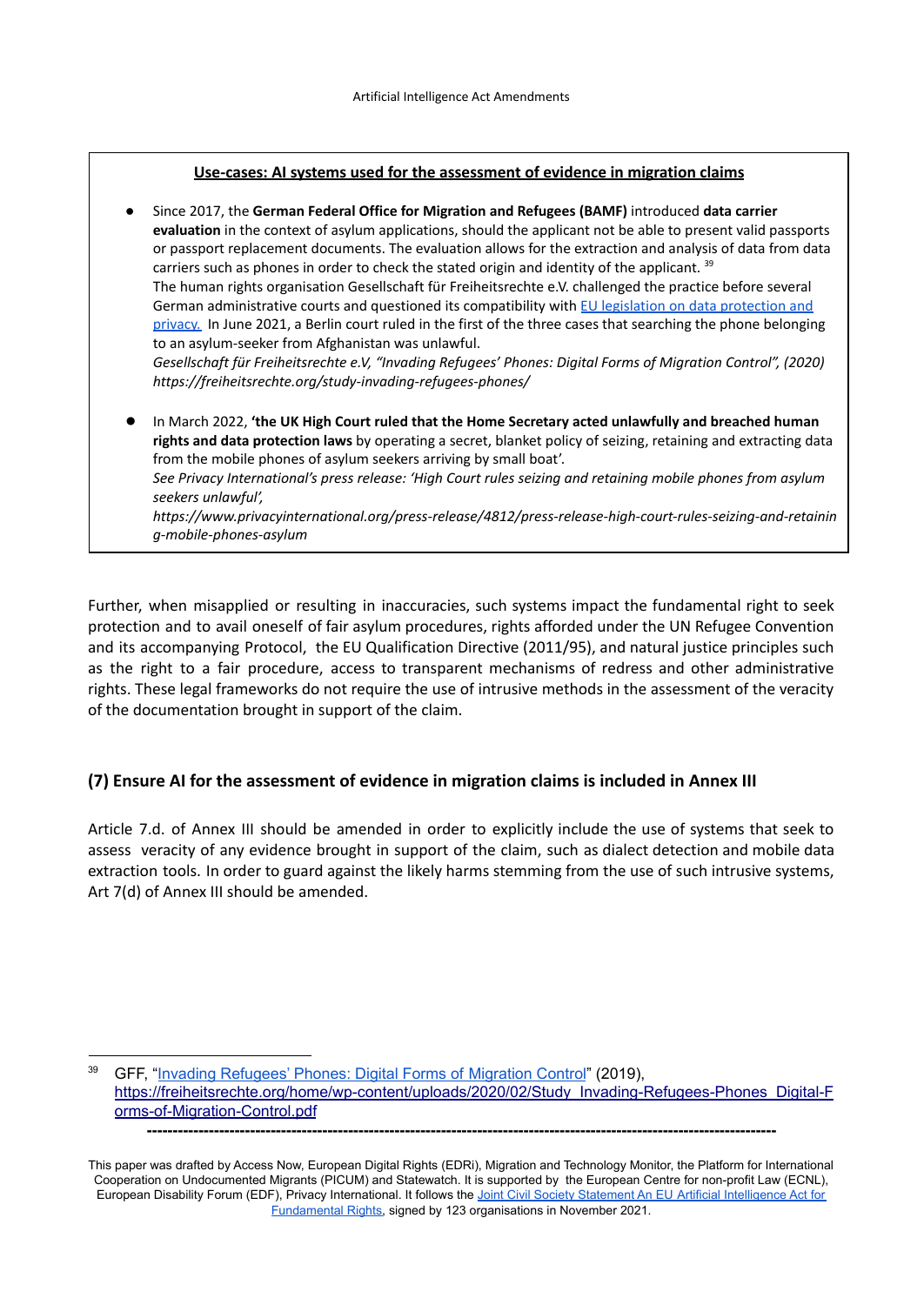# **8. Ensure AI as part of large-scale EU IT databases are within scope of the Artificial Intelligence Act**

Article 83 of the AIA excludes from the scope of the Regulation AI systems that are components of largescale IT systems listed in Annex IX, namely those in areas of freedom, security and justice. In particular, this exemption from scope applies to AI systems that are a component of large scale EU migration databases, including: the Schengen Information System, the Visa Information System, Eurodac, the Entry/Exit System, the European Travel Information and Authorisation System (ETIAS), the European criminal records information system on third-country nationals (ECRIS-TCN)Is, and the Interoperability framework.

All of these large-scale IT systems involve or intend to involve the automated processing of personal and sensitive data, risk assessment systems and the use of technology for biometric identification, authentication and verification.<sup>40</sup> As such, most of these systems will involve the use of AI systems which have been defined as posing a high risk to rights and safety as defined in Article 6(2) and that are already included in the scope of Annex III, but will nevertheless be exempted from the associated rules. This wide exemption in the scope of the Act is harmful for three main reasons:

#### **Large numbers of people affected by EU IT databases**

The large-scale IT systems at stake would affect almost every third-country national that has any administrative or law enforcement link to the European Union. Such systems not only process data for the purpose of profiling or decision-making in relation to international protection or visa claims, but also in some instances facilitate law enforcement access to data. Excluding AI systems that are components of such systems from the scope of the Act therefore means that the safeguards outlined in the Regulation would not apply to hundreds of millions of people, with potentially serious consequences for fundamental rights.

#### **Severe fundamental rights implications and societal risks**

The exclusion from scope of AI systems that are components of large-scale AI systems would mean that the safeguards included in the AIA do not apply to systems in the context of EU migration databases.<sup>41</sup>

In many cases, such systems impact fundamental rights to privacy and data protection, the right to asylum, non-discrimination, and others as outlined in the previous sections of this paper. Further, due to the wide-ranging mandate of EU IT databases and numbers of third-country nationals affected, there are substantial concerns that such practices may comprise disproportionate infringements of data protection rights and amount to mass surveillance.

<sup>&</sup>lt;sup>40</sup> European Commission, "Opportunities and challenges for the use of artificial intelligence in border control, migration and security . Volume 1, Main report" (2020), https://op.europa.eu/en/publication-detail/-/publication/c8823cd1-a152-11ea-9d2d-01aa75ed71a1/langua ge-en

<sup>&</sup>lt;sup>41</sup> Niovi Vavoula, 'Unpacking the EU proposal for an AI Act: implications for AI systems used in the context of migration, asylum and border control management', Turkish Policy Quarterly (4 March 2022), [http://turkishpolicy.com/article/1100/unpacking-the-eu-proposal-for-an-ai-act-implications-for-ai-systems-u](http://turkishpolicy.com/article/1100/unpacking-the-eu-proposal-for-an-ai-act-implications-for-ai-systems-used-in-the-context-of-migration-asylum-and-border-control-management) [sed-in-the-context-of-migration-asylum-and-border-control-management](http://turkishpolicy.com/article/1100/unpacking-the-eu-proposal-for-an-ai-act-implications-for-ai-systems-used-in-the-context-of-migration-asylum-and-border-control-management)

This paper was drafted by Access Now, European Digital Rights (EDRi), Migration and Technology Monitor, the Platform for International Cooperation on Undocumented Migrants (PICUM) and Statewatch. It is supported by the European Centre for non-profit Law (ECNL), European Disability Forum (EDF), Privacy International. It follows the Joint Civil Society Statement An EU Artificial [Intelligence](https://www.accessnow.org/cms/assets/uploads/2021/11/joint-statement-EU-AIA.pdf) Act for [Fundamental](https://www.accessnow.org/cms/assets/uploads/2021/11/joint-statement-EU-AIA.pdf) Rights, signed by 123 organisations in November 2021.